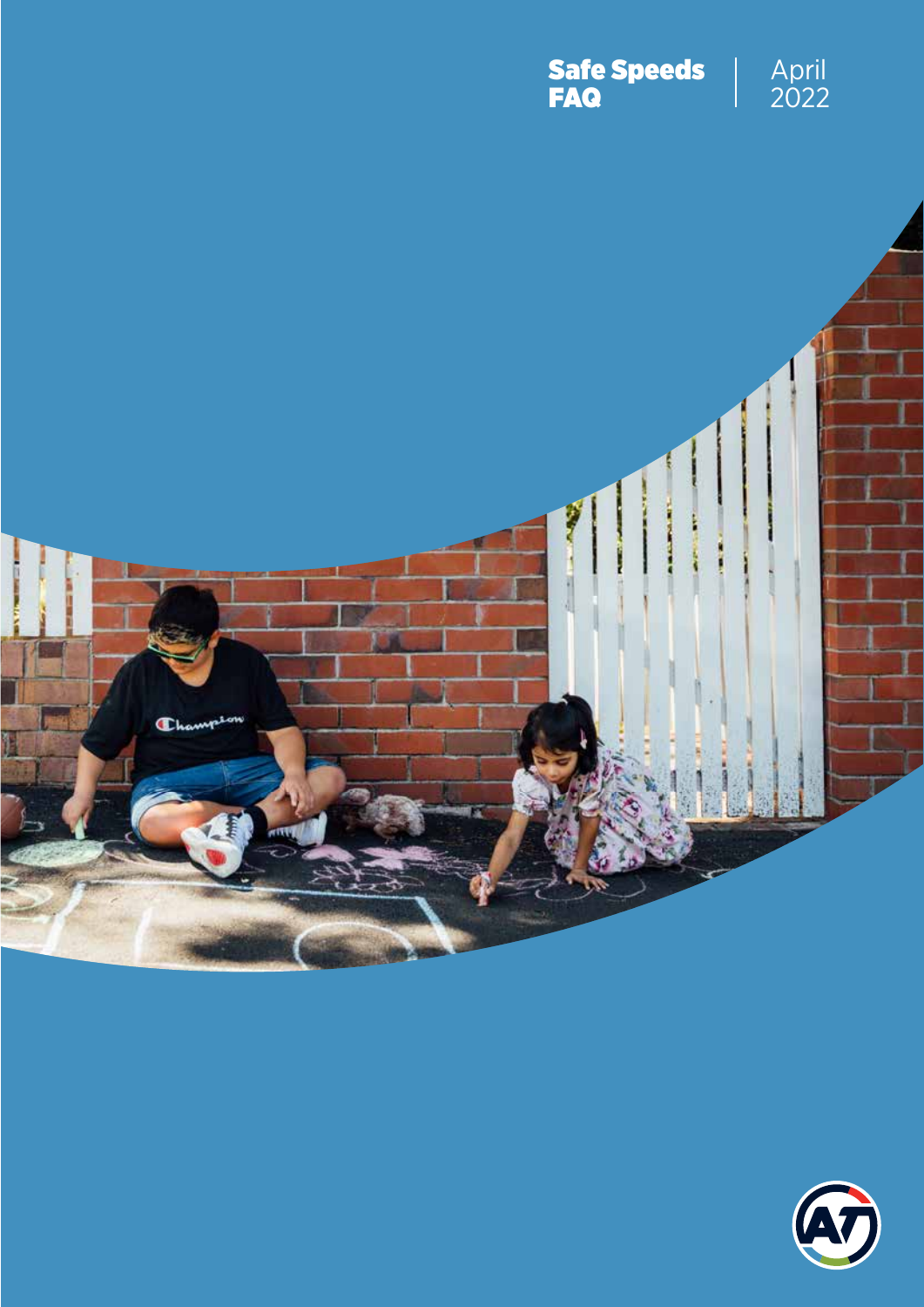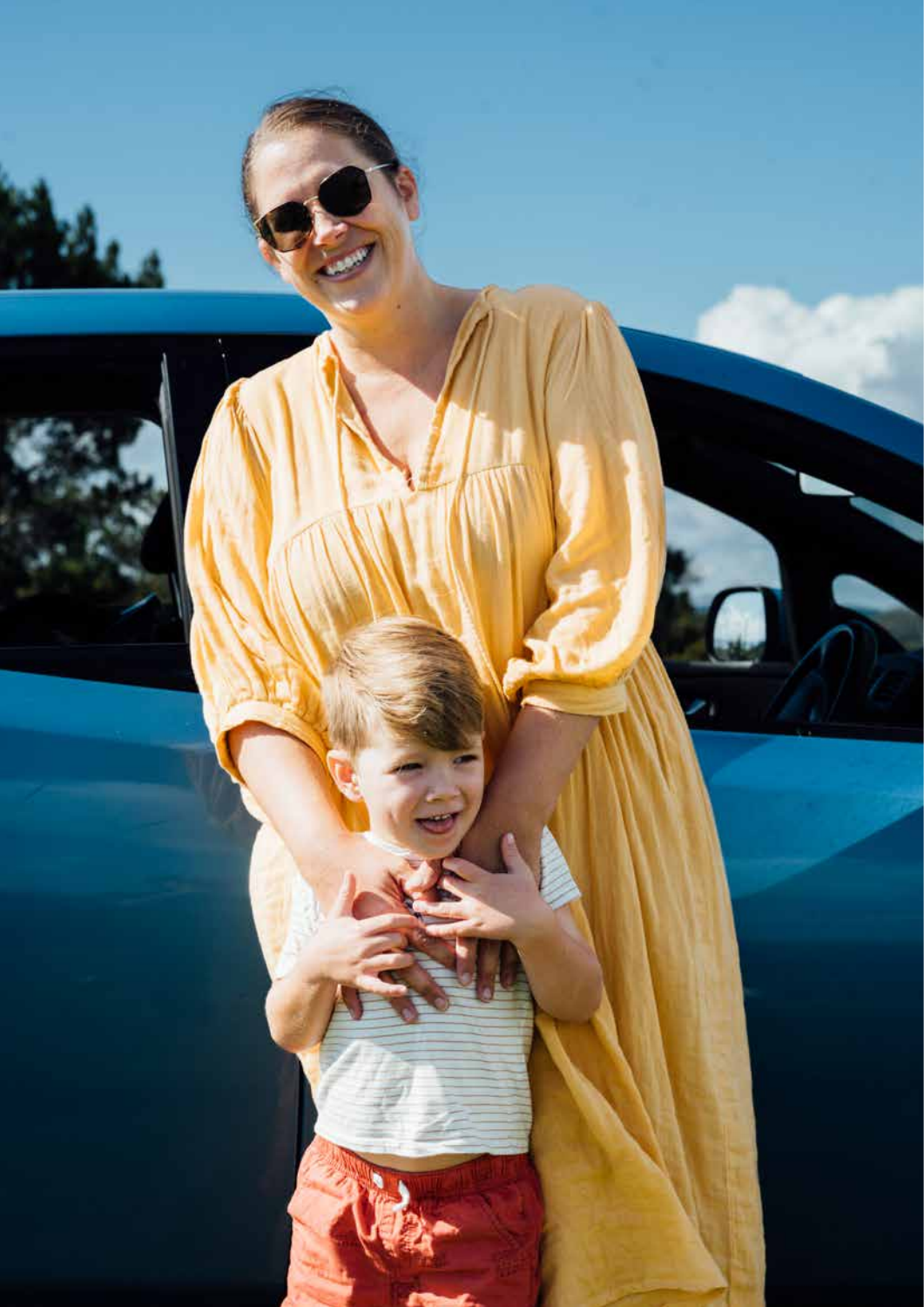# Introduction

## In 2020, 526 people in Auckland were either killed or seriously injured on our roads. These included people not in vehicles - in particular, pedestrians.

Safety is a key strategic priority nationally and regionally as outlined in the Government Policy Statement on Land Transport (GPS), Auckland Transport Alignment Plan (ATAP), the Regional Land Transport Plan (RLTP) and the Road to Zero 2020–2030 strategy which set a target to reduce Deaths and Serious Injuries (DSI) by 40%, equivalent to approximately 750 fewer deaths and 5,600 fewer serious injuries, over the next decade and "...requires Auckland Transport to establish safe and appropriate travelling speeds across Auckland's road network".

In 2019 the Auckland Transport board approved both the Vision Zero for Tāmaki Makaurau, a Transport Safety Strategy and Action Plan to 2030 and the Road Safety Programme Business Case which provided for a broad suite of interventions to tackle road trauma. This included investment in the four pillars of the safe system approach - safe roads, safe drivers, safe vehicles and safe speeds. This investment is consistent with Central Government and Auckland Council strategy and priorities.

The Vision Zero programme was adopted to reduce deaths and serious injuries on our road transport system. Auckland, is not alone, many liveable cities around the world have also adopted Vision Zero. One death on the road is one too many and Auckland Transport does not accept that some people may die or be seriously injured as a result of travelling on Auckland's road network.

AT is a Road Controlling Authority (RCA). As such, under the Land Transport Act 1998, AT is legally required to review speed limits on individual roads to ensure they are 'safe and appropriate' and, where such review demonstrates speed limits are not 'safe and appropriate', take action to ensure that speed limits are 'safe and appropriate'. As part of determining whether speed limits are 'safe and appropriate' AT is legally required to consult with a wide range of specified groups under the Land Transport Rule: Setting of Speed Limits 2017.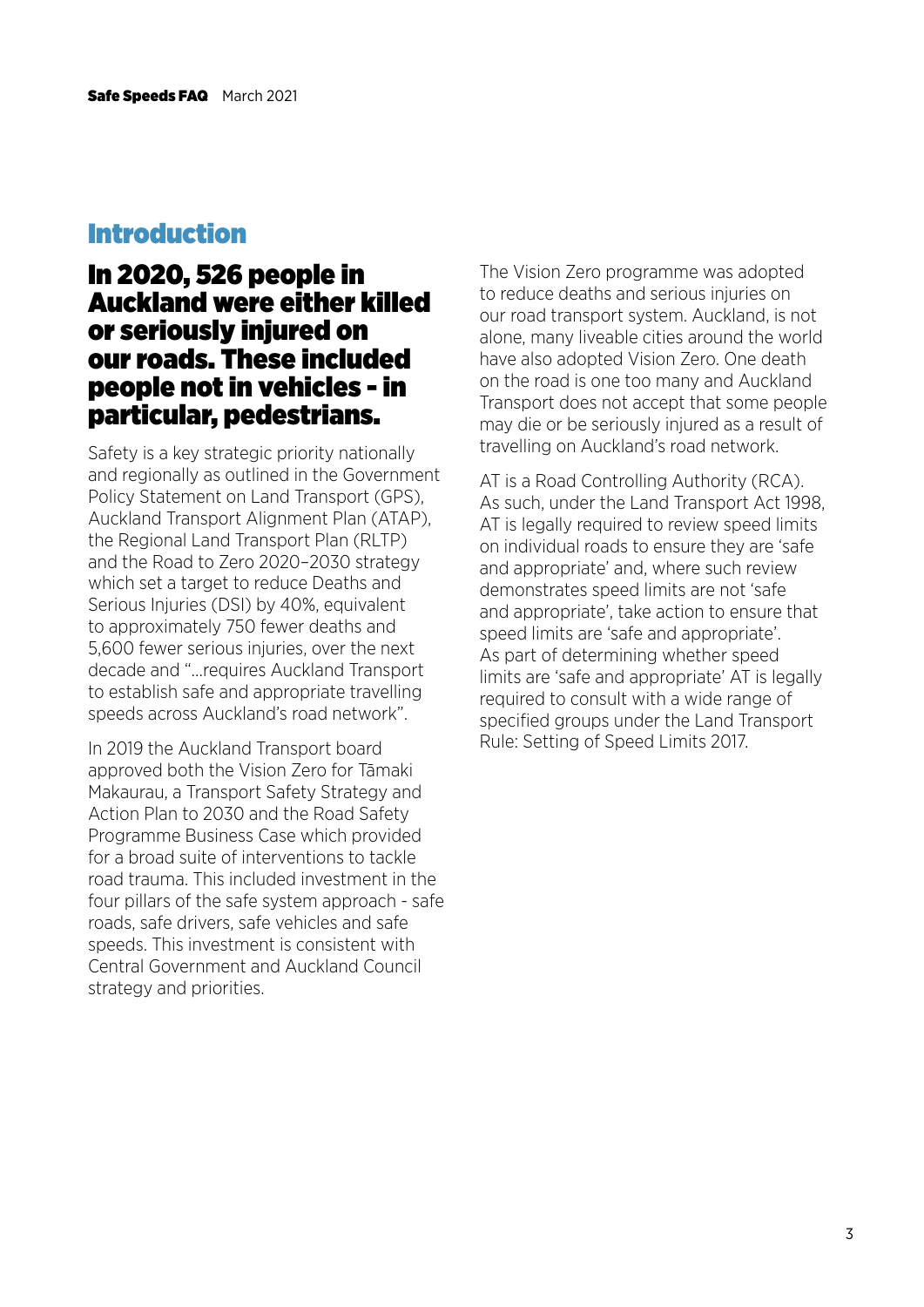## Vision Zero

### As an RCA, Auckland Transport is the custodian of our region's transport system and we take this responsibility seriously, playing a vital role in shaping the future of our region.

Whether you're walking, cycling, driving, motorcycling or taking public transport, you should feel safe and free to wherever you go. How we design our transport infrastructure plays a direct role in strengthening the connection between people and the places we share.

Auckland is a Vision Zero region, which is based on the principal that even one death on Auckland roads is one too many. People's lives and wellbeing should never be traded for faster journey times.

Vision Zero is a Swedish ethics-based approach that focuses on a core principle that human life and health can never be exchanged for other benefits within society. It represents a paradigm shift away from the conventional 'cost versus benefit' measures used to decide how much money to spend on our road network, towards valuing the benefit of decreasing risk. We do not believe that some deaths and serious injuries are acceptable; that it is a price to be paid for our mobility.

We acknowledges that as people we all make mistakes, however, a mistake should not mean someone dies or is seriously injured on our roads. That's why Auckland Transport is committed to delivering an ambitious 700 million safety programme that includes implementing safe and appropriate speed limits on a number of priority roads across Auckland.

Our Vision Zero programme envisions a time (target 2050) where parents are secure in the knowledge that when they let their kids walk or cycle in their neighbourhood, they will return home safely without the threat of being killed or seriously injured. Simply put, Vision Zero puts people at the heart of our road transport safety programme.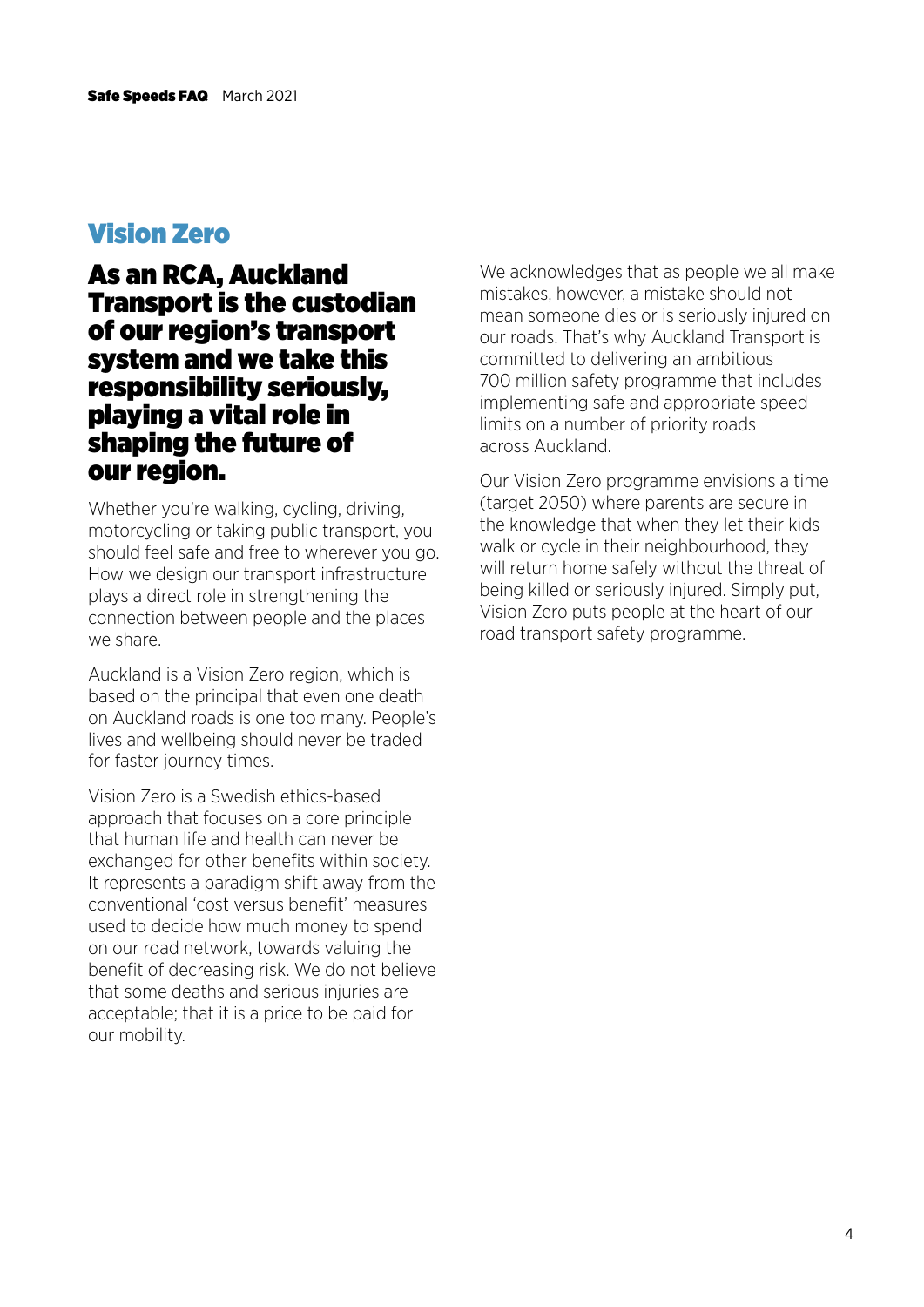# Funding

AT is delivering an ambitious \$700 million safety infrastructure programme over 10 years (2018-2028). It will deliver major, minor and mass-action safety engineering projects, including safe speeds on high- risk routes and locations across the network.

The safety programme is partly funded by the Regional Fuel Tax (RFT), which contributes \$552 million of the total \$700 million capital expenditure.



## Why is road safety a priority?

During 2020, there were 37 deaths on Auckland's roads, a decrease of three deaths from 2019. Road safety performance in 2020, likely to be aided by COVID-19 pandemic lockdowns, continued a downward trend established since 2017 as illustrated by Figure 1.

Disturbingly, DSI has dramatically increased again in the last few months of the 2020 calendar year and in early 2021. There have been 53 road fatalities over the period January and September 2021, more than double the 25 fatalities during the same period in calendar 2020.

Vulnerable road users represented 57% of deaths in 2020. This is consistent with national and international trends where improved vehicle technologies and infrastructure improvements have been more successful in protecting those inside vehicles than out. The high percentage of vulnerable road user fatalities reinforces the importance of progressing with the Safe Speeds Programme especially in town centres and residential areas.

Between 2014-17, deaths on Auckland roads increased at more than three times the rate of the rest of NZ and more than five times the growth of travel. Serious injury rates have more than doubled, while also increasing by more than four times the total kilometers travelled nationally.

The social cost of road trauma in Auckland was \$1.6 billion in 2018. People walking, cycling and on motorbikes make up around 47% of DSI.

The Road Safety Business Improvement Review November 2017 to January 2018 says "Auckland is experiencing what could legitimately be described as a crisis in road safety performance."

The rate of deaths and serious injuries on our roads is unacceptable – no one should lose their life or be seriously injured when travelling on our transport network. Hence, road safety is a priority for Auckland.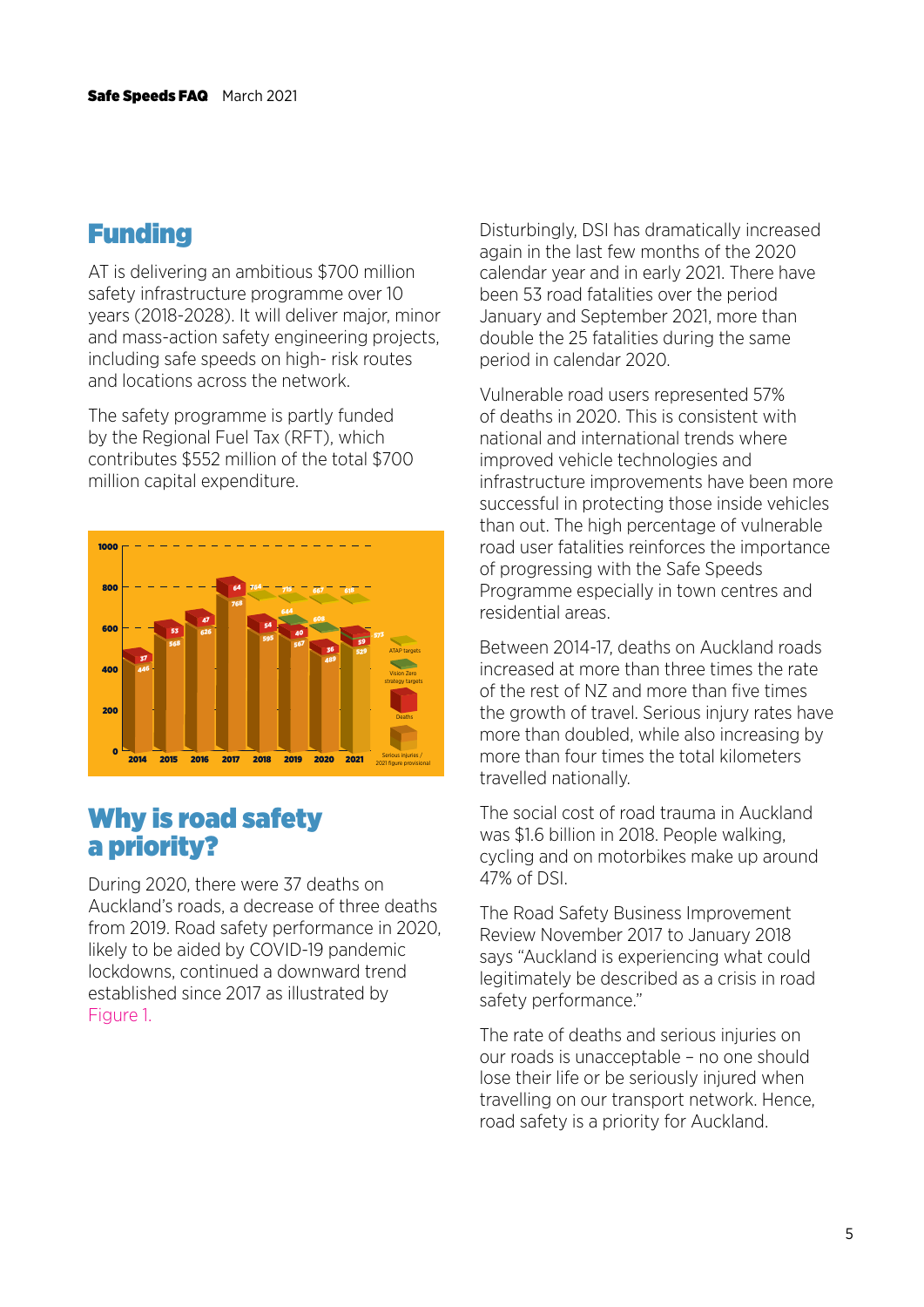# What is a serious injury?

A serious injury is one with life-long consequences for the people involved. The consequence of a serious injury can lead to mental, physical and emotional issues and can affect the person's family and friends.

A serious injury is broadly defined as a personal injury which can lead to:

- Death
- Dismemberment
- Significant disfigurement
- Fractures
- Loss of a foetus
- Permanent loss of use of a body organ, body part, function or system.
- Permanent consequential limitation of use of a body organ or body part
- Significant limitation of use of a body function or system
- A medically determined injury or impairment of a non-permanent nature, which prevents the injured person from performing substantially all of the material acts which constitute such person's usual and customary daily activities<sup>1</sup>
- An over-night or prolonged stay in hospital due to a crash.

# What is the social cost of road crashes and injuries?

The social cost of a road crash and the associated injuries includes a number of elements:

- Loss of life or life quality
- Loss of output due to temporary incapacitation
- Medical costs Legal costs
- Property damage costs.
- Injury costs are classified into fatal, serious and minor injuries as reported by crash investigators.2

In New Zealand, the total social cost of motor vehicle injury crashes in 2017 is \$4.8 billion (up by 15 percent from \$4.2 billion in 2016) at June 2018 prices.

This estimate covers all injuries recorded by NZ Police, hospitals and ACC.

This increase reflects a 16% increase in the total number of fatalities (from 327 in 2016 to 378 in 2017) and an 11% increase in the estimated total number of serious and minor injuries (from 38,218 in 2016 to 42,398 in 2017).

It is impossible to put a value on the loss of a loved one. On top of leaving a huge hole in the lives of families, friends, workplaces and communities, road crashes have a huge impact on our society.

2 Source: https://www.transport.govt.nz/resources/road-safety-resources/ roadcrashstatistics/social-cost-of-road-crashes-and-injuries

<sup>1</sup> Source: https://definitions.uslegal.com/s/serious-injury Hyacinthe v. United States, 2009 U.S. Dist. LEXIS 108192 (E.D.N.Y. Nov. 19, 2009)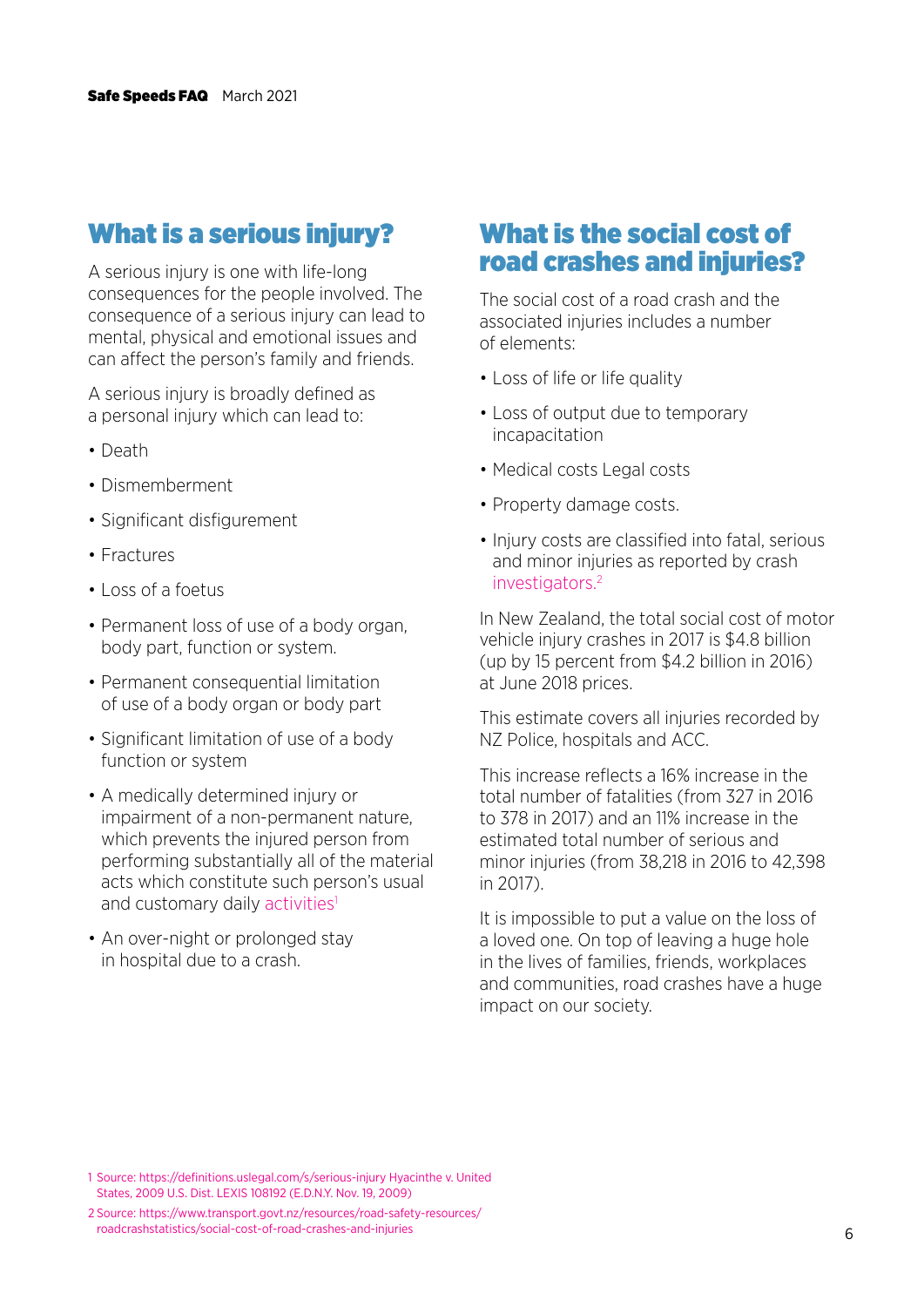# What is Vision Zero?

Vision Zero is an ethics-based transport safety approach developed in Sweden in the late 1990s. It places responsibility on people who design and operate the transport system to provide a safe system.

We want a transport system that prioritises safety, not a system that puts other measures ahead of human life and limb. We will get you there safely, as efficiently as we can. This is a shift from thinking we will get you there quickly, as safely as we can.

## Vision Zero Principles

#### Ethics

People shouldn't die or be seriously injured in transport journeys.

#### Responsibility

System designers are ultimately responsible for the safety level in the entire system – systems, design, maintenance and use. Everyone needs to show respect, good judgement and follow the rules. If injury still occurs because of lack of knowledge, acceptance or ability, then system designers must take further action to prevent people being killed or seriously injured.

#### People centered

System designers must accept that people make mistakes and people are vulnerable.<sup>3</sup>

#### System response

We need to look at the whole system and develop combinations of solutions and all work together to ensure safe outcomes.<sup>4</sup>

## " Human life should not be traded for other benefits in society" Claes Tingvall, Vision Zero founder

## Is Auckland a Vision Zero region?

Yes. As the guardian of our region's transport system, AT plays a vital role in shaping the future of our city. We want to create a region that allows our children to grow up curious and experience the freedom of being active, so they can grow up to be healthy adults. How we design our transport infrastructure plays a direct role in strengthening the connection between people and the places they share.

Moving towards this idea of maximising our shared values in our public spaces, Auckland has declared itself a Vision Zero region. Vision Zero is a Swedish ethics- based approach that focuses on a core principle that human life and health can never be exchanged for other benefits within society. It takes the zero-harm workplace health and safety approach onto the road network where we spend a large part of our time in one of the riskiest everyday activities. It represents a paradigm shift away from the conventional 'cost versus benefit' measures used to decide how much money to spend on our road network, towards valuing the benefit of decreasing risk.

<sup>3</sup> Source: Europe and its road safety vision - how far is zero? Claes Tingvall at the 7th European Transport Safety Lecture (2005) 4Source: Vision Zero 20 Years On, Hanna Lindberg (April 2017)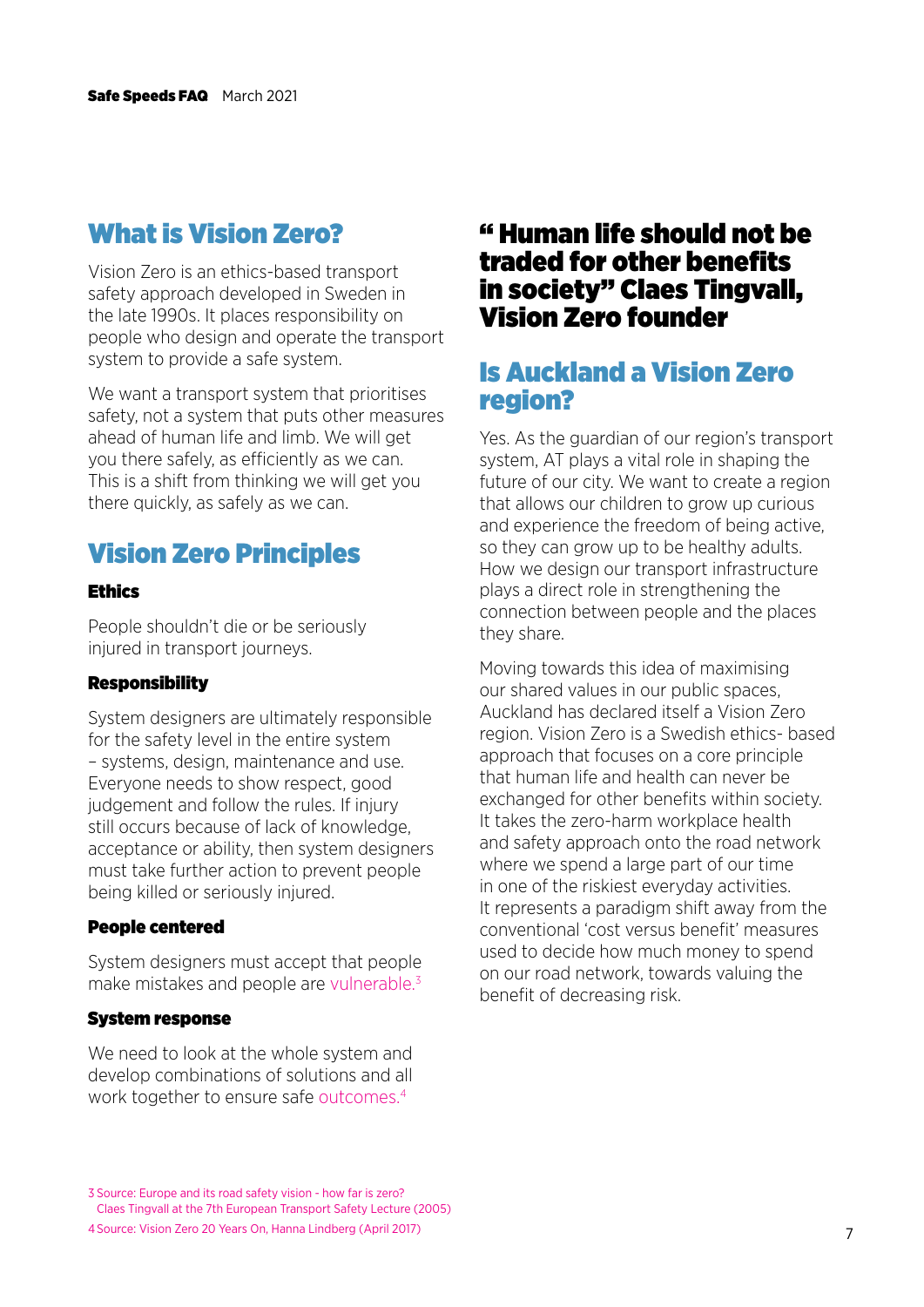# What is AT doing to improve road safety?

The Board of Auckland Transport (AT) commissioned an independent review of Auckland's road safety performance in late 2017 and the resulting report, Auckland Transport: Road Safety Business Improvement Review November 2017 to January 2018, was the first step taken towards AT becoming a Vision Zero organisation and region.

The Auckland Council Planning Committee (September 2018) unanimously passed a resolution to "request Auckland Transport to accelerate the road safety and speed management programmes and seek input from partners to make Auckland a Vision Zero region."

AT's Board, Chief Executive and Executive Leadership Team have endorsed the Safe Speeds programme and Vision Zero strategy. AT's Road Safety Programme Business Case aligns with the Government's Policy Statement on transport. (The GPS mentions safety as one of its four priorities.) It also aligns with the Regional Land Transport Plan (RLTP), the Auckland Plan 2050 and the Auckland Transport Alignment Project (ATAP)

At an operational level we have a number of programmes including:

- Road safety engineering programme targeting urban and rural high risk roads and intersections.
- Setting safe speeds Improvements to make walking, cycling and motorcycling safe
- Walking school buses and road safety community education.
- Red light camera programme with NZ Police.

To complement our Safe Speeds programme, we are also looking at making the entire transport system safe for all road users. With our road safety and community partners, we are working on the following:

- Safer communities programme
- Using a localised approach to make roads safer and create more opportunities for active transport (walking and cycling). For our 2018-21 programme, we are working with three communities: Māngere Bridge, Mt Roskill and Papakura.

### Safe roads and roadsides (urban and rural) programme

• We are investing \$35 million in the 2019/2020 financial year to improve infrastructure across our rural and urban areas.

#### Rural road delineation programme

• In the 2018/2019 financial year, we invested \$5 million (including funding from the Regional Fuel Tax) to improve road markings and better signage on more than 400km of rural roads across Auckland.

#### Safe road use – red light running programme

- We are partnering with NZ Police to change dangerous driver behaviour at intersections through red light running enforcement.
- Six more red light camera sites have been installed at high-risk intersections in Auckland to reduce dangerous driving and help save lives. Over the next five years, we will bring the total number of red light cameras in Auckland to 42.
- We are delivering over 600 campaigns, events, training and checkpoints to our key stakeholders to target high-risk groups and communities.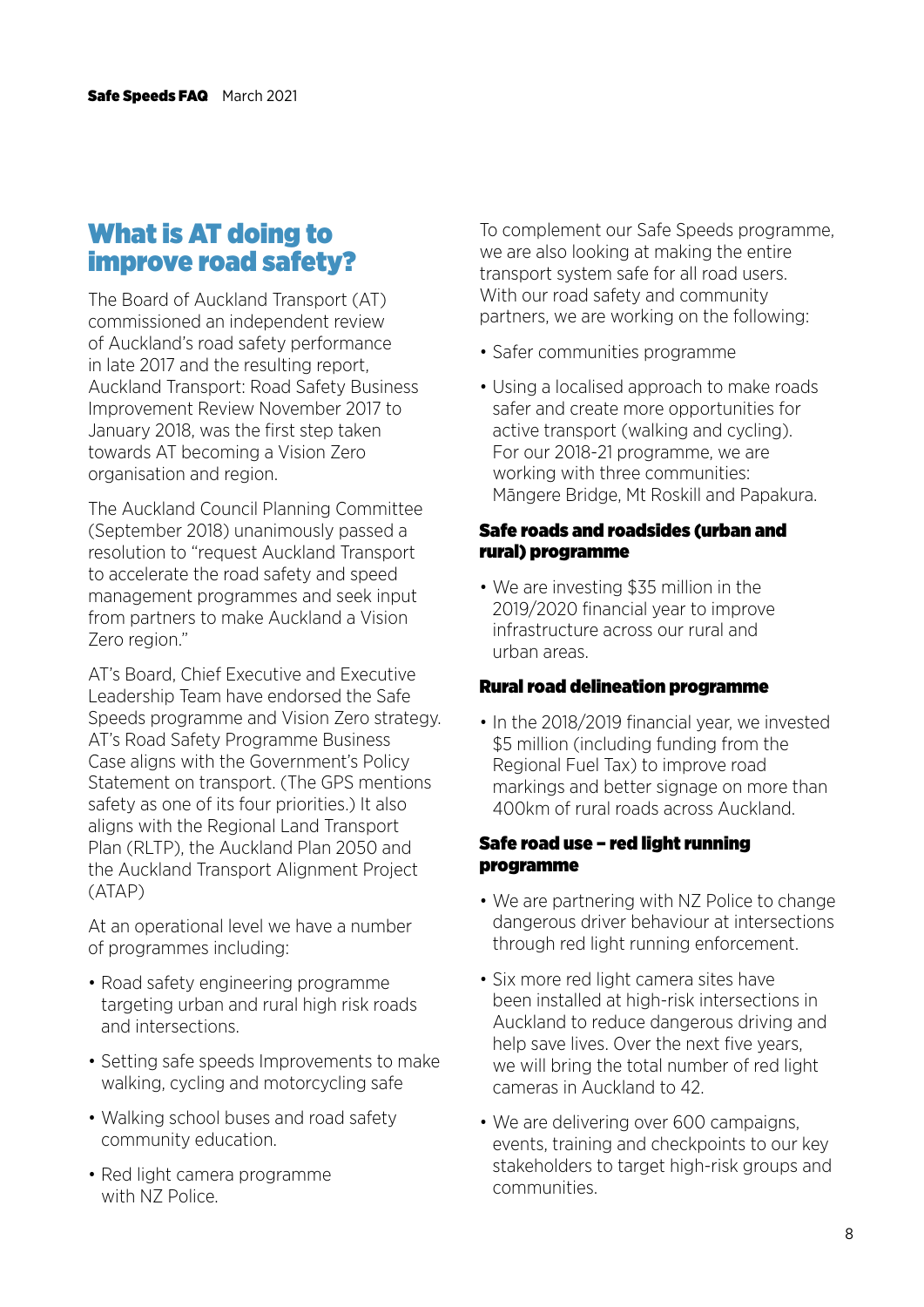#### Pedestrian crossings

• Made possible by the Regional Fuel Tax. AT is doing improvement work on 30 level crossings as part of its road safety programme. There will be improved signage, lighting, kerb build-outs and refuge islands. All crossings will be turned into raised tables to encourage people driving to slow down when approaching a crossing. AT has carefully assessed zebra crossings all over Auckland and has prioritised these locations based on a combination of crash data, vicinity to schools, road speed, the volume of cars, traffic conditions, and community requests.

#### Other safety projects

- Work has been completed to make the Dairy Flat Highway safe. One of the major improvements is a round about to replace the Coatesville- Riverhead/Dairy Flat Highway intersection.
- Other improvements include new right turn bays, centre median safety barriers, side barriers and intersection upgrades. AT also plans to reduce speeds at different sections of the highway, creating more consistent and safer speeds.
- This includes speeds being reduced from 100km/h to 80km/h along the highway, and from 100km/h to 60km/h around the Dairy Flat Village.
- There are safety projects at the residential level with Te Atatū South and Papakura's Rosehill areas getting safety improvements in response to concerns raised by the local community. Other safety improvement projects will also take place in residential areas of Manurewa, Henderson-Massey and other local board areas across the region.
- In the financial year 2017-2018, we invested \$3.4 million to address high-risk rural intersections, correct road shapes and install barriers.
- An additional \$700,000 was invested in improving risky rural routes, improving signs, lining and road surfaces. We've also started work on our Rural Delineation Programme. We signalised Auckland's worst intersections at Bullock Track – Great North Road and Tuarangi Road (Western Springs) and Tāmaki Drive – Ngapipi Road (Mission Bay) to improve road safety for everyone.
- NZ Police have fully staffed their traffic safety team to bolster enforcement, the Ministry of Transport is exploring making safe speed measures more streamlined, and the NZTA is working with us to implement trials such as point to point speed cameras. One of our most visible activities in collaboration with partners was the Compulsory Breath Testing initiative with the Vodafone Warriors and N7 Police in South Auckland.
- However, this is just a start, and looking ahead our \$700 million Road Safety 2018- 28 programme is designed to deliver major, minor and mass action safety engineering projects at high-risk locations across the network. The Government, Auckland Council and proceeds from the Regional Fuel Tax will fund the road safety programme.
- As part of our commitment to improving road safety, we are accelerating the delivery of safe and appropriate speed limits on roads in a number of areas. These include rural roads, newly built roads, and areas where development is already happening.
- We are being proactive and preparing for future development, especially in areas around schools.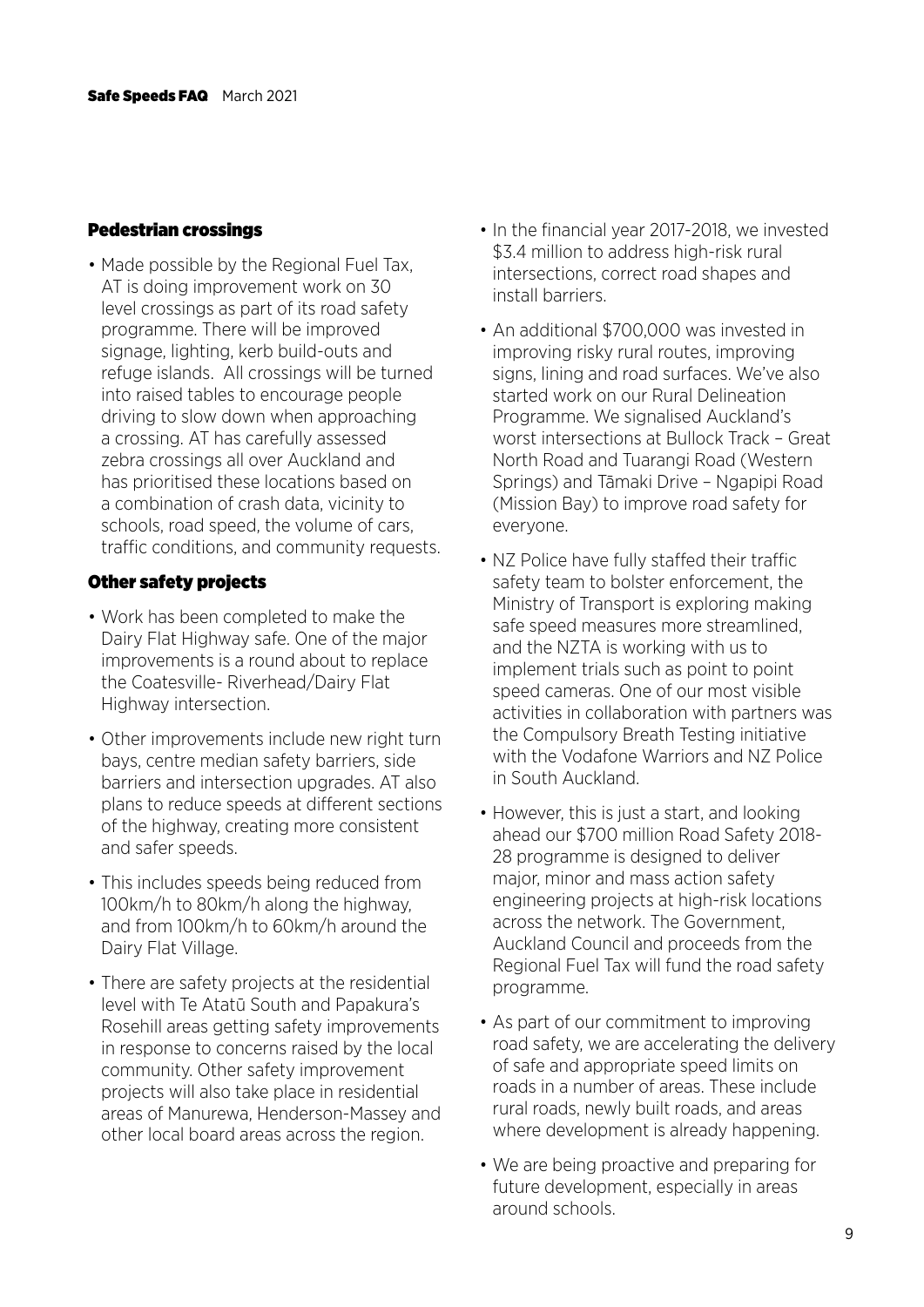### Who else is delivering road safety improvements?

AT is working in partnership with a number of agencies, including NZTA, ACC and NZ Police to improve road safety.

#### How much is it costing?

There is \$700 million in the RLTP for road safety improvements, which includes \$210 million in funding from the Regional Fuel Tax.

#### What is AT doing about safe speed?

During AT's initial three-year Safe Speeds programme, we are identifying roads that will be affected by proposed speed limit reductions. These were added to the Schedule of Speed Limits and drafted into a bylaw and consulted on with the Auckland public (March 2019). AT's Board has approved the bylaw and new speed limits will come into force from June 2020.

The bylaw process involved setting the urban boundary, listing exceptions to the urban boundary and listing all roads under each category where a change to the existing speed limit is being proposed.

To support the speed limit bylaw change, engineering measures will also be implemented. These include installing speed calming measures like speed tables, humps and narrowing roads to encourage driving at safe speeds.

Setting safe speeds is the fastest way to increase safety on the network, due to its ability to improve safety and reduce the severity of injury in the event of a crash.

### Is AT consulting on speed limit changes?

AT's board makes and approves the bylaw. To do so, AT has consulted with members of the public in March 2019 on the bylaw in accordance with the special consultative procedure under the Local Government Act 2002 (and also in accordance with the Land Transport Rule: Setting of Speed Limits 2017 with regard to the new speed limits themselves).

The public consultation on the bylaw allowed any member of the public (whether an Auckland resident or not) to submit their views.

For any future rounds of proposed speed limit changes, AT will once again engage and consult with Aucklanders as per the Special Consultative Procedure, Section 83 of the Local Government Act and the Land Transport Rule: Setting of Speed Limits 2017. AT focuses on the top 10% of highrisk roads and intersections. That's because doing so is likely to return the highest benefits in reducing DSIs. This approach follows guidance provided by Waka Kotahi NZ Transport Agency's Speed Management Guide. The public consultation on the bylaw allowed any member of the public (whether an Auckland resident or not) to submit their views.

#### What about NZ Police and enforcement?

NZ Police is responsible for the delivery of road policing services in the Auckland region, targeted to reduce unsafe road user behaviours resulting in deaths and serious injuries. AT partners with NZ Police on a number of road safety interventions, including assisting their roadside operations. NZ Police will play an important role in the successful delivery of our Safe Speeds programme and we look forward to our continued partnership with them.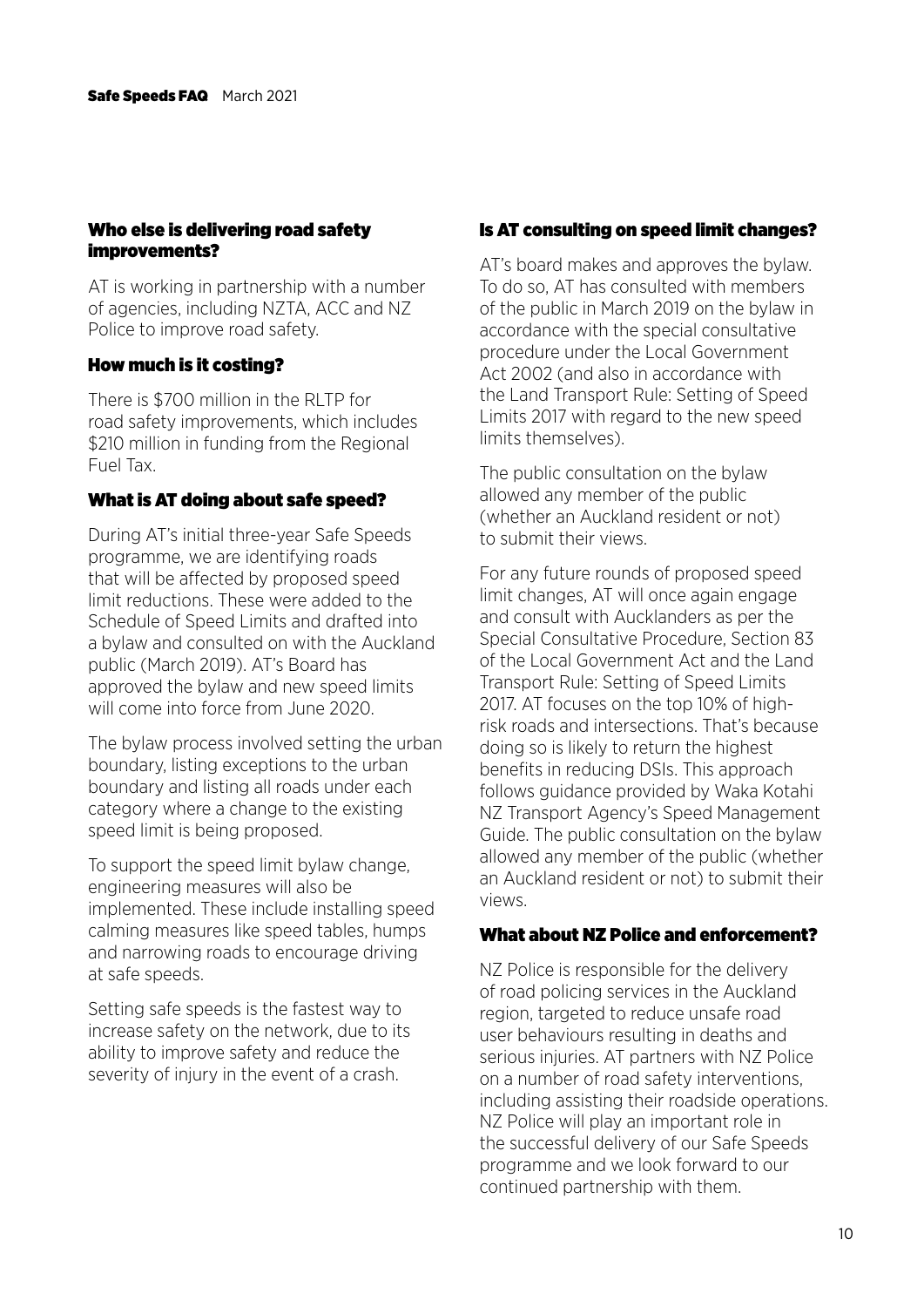#### Why is my road selected / not selected for speed management? How does AT prioritise routes and intersections for improvements?

- AT is currently focusing on the top 10% of high risk areas. That's because doing so is likely to return the best benefits, which is to immediately reduce the high rates of deaths and serious injuries on our roads. This approach is in keeping with the Speed Management Guide (NZTA, 2016).
- When setting safe and appropriate speeds, AT examines and analyses data from 7,300 km of roads in the Auckland region. That's the same distance as a one-way trip from Auckland to Bali or Honolulu. We also receive over a thousand requests every year from our customers asking us to improve the safety of their local roads.

Given the number of roads and the volume of requests we receive, AT has to prioritise areas that are most in need of safety measures.

- Routes and intersections are ranked for improvement based on evidence from crash and predictive data.
- Road crashes, as reported by NZ Police, are recorded in the Crash Analysis System (CAS) managed by the NZTA.
- Our first priority is to treat intersections and corridors where we have evidence of recurring issues.
- AT regularly checks that current speeds are safe and appropriate for the road. We also look at our predictive analysis and modelling to identify high crash areas to factor in changes in land use, etc.

When setting safe speeds, AT makes areawide changes rather than focusing on individual streets on the following criteria:

- High-risk roads/intersections with high death and serious injury rates based on crash data from the NZTA's Crash Analysis System
- The likelihood of a crash occurring is determined by a number of factors, including type of road, crash history, road length and width, volume of traffic and average speeds.
- Crash risk is measured as a collective crash risk related to DSI crashes over a length of street or as a personal crash related to DSI crashes over a length of street carrying a specific volume of traffic.
- 'Self-explaining roads' such as winding rural roads and traffic-calmed urban areas where most drivers are already travelling slow. A self-explaining road is where the road design encourages a driver to instinctively adopt a safe speed.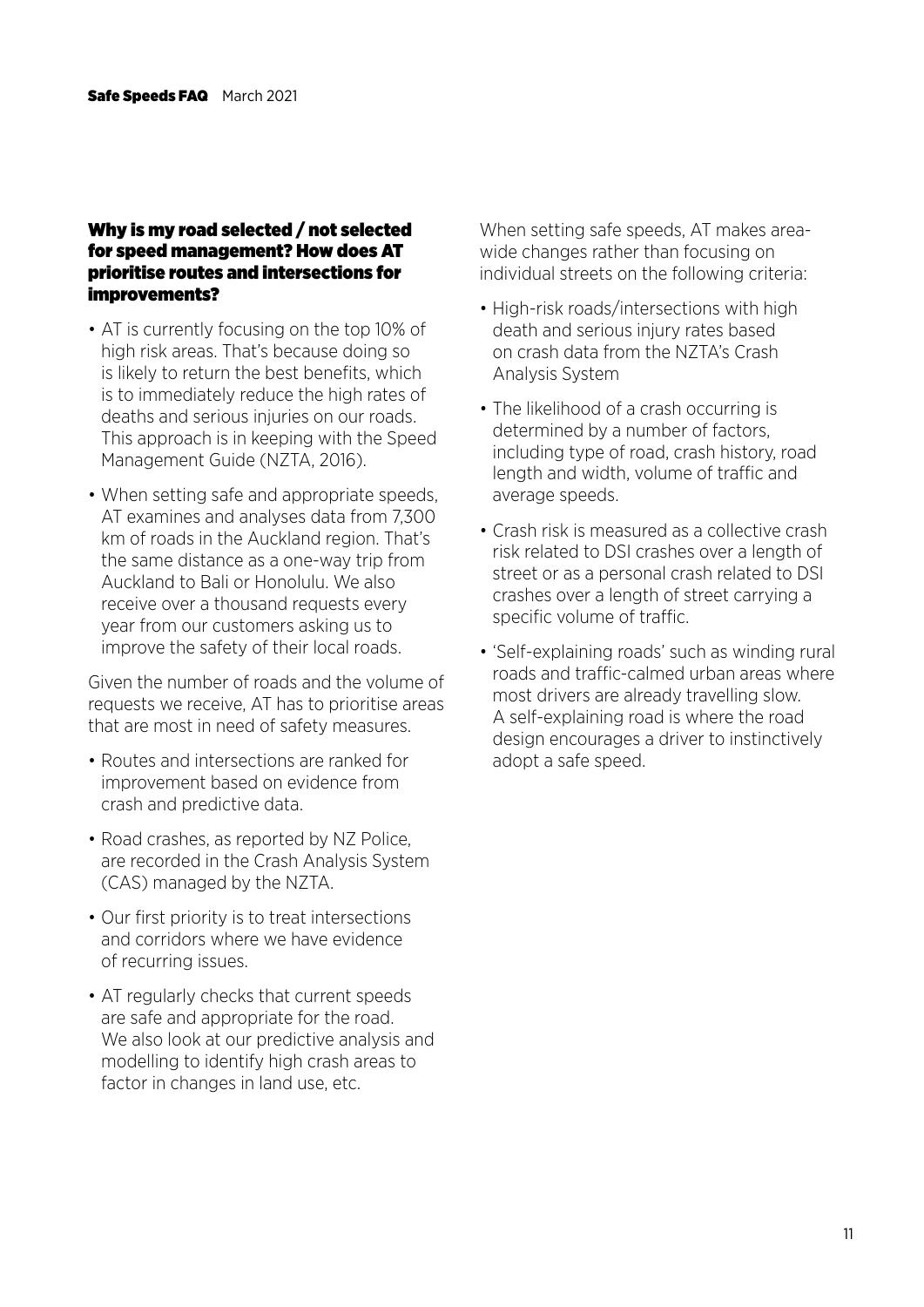#### What are self-explaining roads and why have they been included?

A self-explaining road is a road where the road conditions help people choose a safer speed to drive at – such as winding rural roads and traffic-calmed urban areas.

Therefore, reducing the speed limit will make it easier for people who don't know the roads as well to know what the appropriate speed is.

AT has included self-explaining roads as the operating speeds on them are much lower than the currently posted speed limit. As we set safe and appropriate speeds in areas close to or adjoining self-explaining roads, including them helps to make the entire road network far more consistent and intuitive. An area- based approach (rather than treating individual roads) has proven to be more effective in helping drivers drive to the conditions.

#### Is AT's criteria for reducing speed limits dependent on the type of road?

Yes. The roads have been selected based on a number of criteria, namely their risk of causing death or serious injury as well as those with large numbers of vulnerable road users like pedestrians. 90% of the roads we plan to reduce the speeds of are rural roads. The remaining are made up of the city centre, town centres and residential roads.

#### The criteria for speed reductions is dependent on the road type:

*Type of road:* Reason for speed reductions

*Rural roads:* Approximately 90% of the total area we want to reduce speeds of are rural roads. They have been selected because they: Are either high-risk roads or close to high-risk roads Have high crash rates, or are close to roads with high crash rates Have speed limits which are unsuitable – they could be winding, hilly or have unsegregated lanes Don't have a centre median strip

*Residential and urban roads:* These roads have been selected because:

- They have large numbers of vulnerable road users (people walking and cycling)
- They're often near schools, kindergartens and other community facilities AT research into speeds and risk factors
- Concerns raised by the community

#### *Town centres and Auckland city centre:*

These areas have been selected because:

- This is where the highest number of vulnerable road users are – that being people walking and cycling
- Population increases mean more people are walking and cycling in these areas
- Reducing speeds in these areas has the greatest potential to reduce the chance of serious injuries and deaths occurring

*Network- wide safe speeds:* We will introduce safe and appropriate speeds across areas rather than individual roads.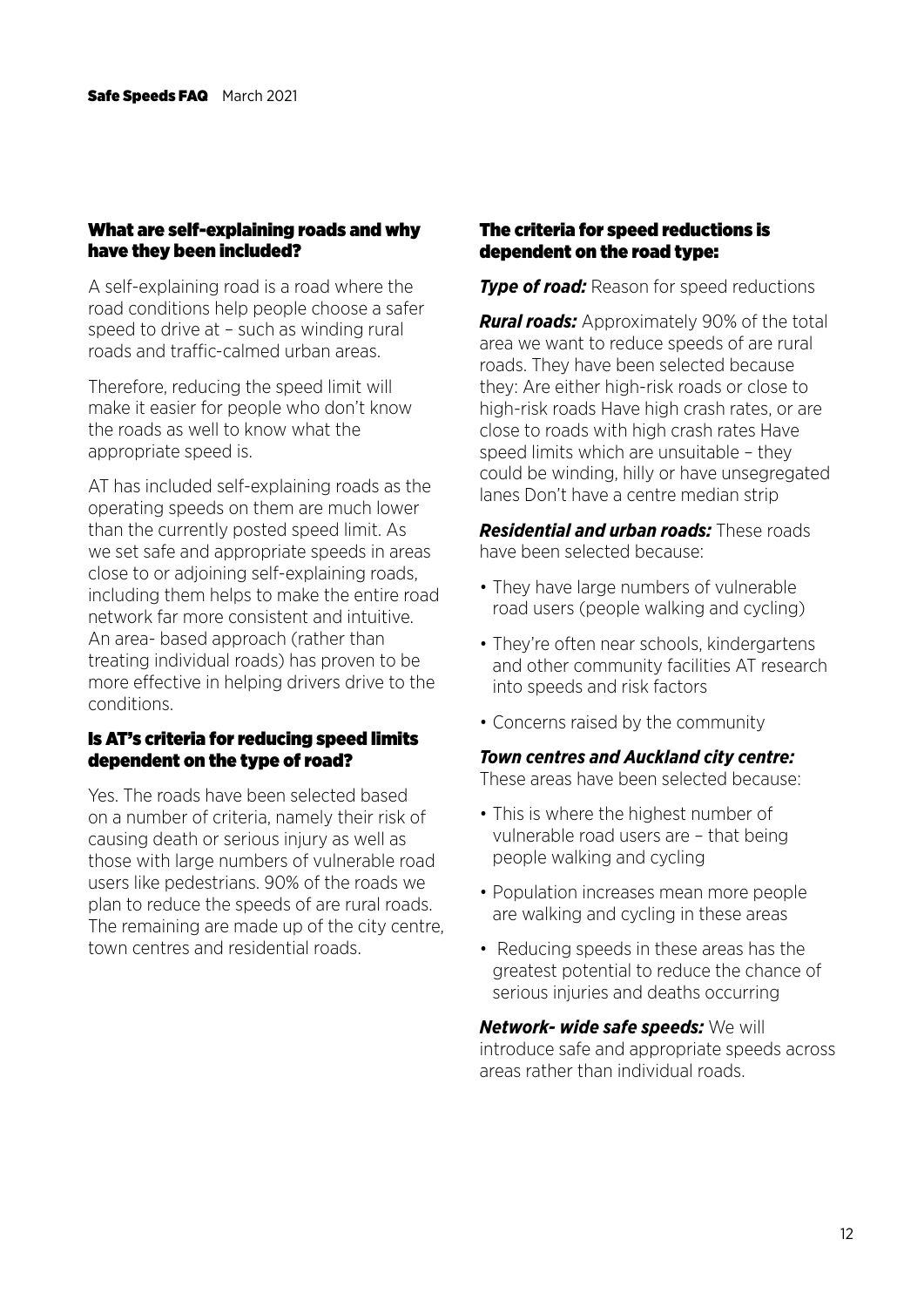## What is the Crash Analysis System (CAS) and how is data captured in CAS?

The Crash Analysis System (CAS) is New Zealand's primary tool for capturing information about where, when and how road crashes occur. As they are reported, road crashes are recorded by NZ Police in the CAS managed by NZTA.

The CAS system provides tools to analyse and map crashes and enables users to identify high-risk locations and monitor trends and crash sites. This information helps inform transport policy, design and prioritise road safety improvements and monitor their effectiveness. Police reported crashes are recorded in CAS.

- AT analyses this data:
- To look for trends, location, crash factors, weather conditions, condition of vehicles involved in the crash (individual crash analysis)
- Over a large geographic area to look for trends over a long period.
- AT uses this information to create algorithms which help identify and predict any future crash hotspots. This allows AT to build mitigation measures to prevent crashes.

CAS data that cannot be identified is used at NZTA's Save One More Life hackathon, which brings together local and international road safety technology professionals to reimagine how technology can be used to reduce and eliminate deaths and serious injuries in New Zealand.

More information on CAS is available on the NZTA website: nzta.govt.nz/safety/safetyresources/crash- analysis-system

## What is the difference between 30km/h and 40km/h in terms of safety and survivability?

Research from various road safety organisations like Austroads and the International Traffic Safety Data and Analysis Group (IRTAD) shows that a direct impact speed of 30km/h is the maximum a healthy human body can withstand without sustaining serious life- changing injuries. Research has also indicated that the death risk is about 4-5 times higher in collisions between a car and a pedestrian on foot at 50km/h compared to the same type of collisions at 30km/h.

The 2018 IRTAD Speed & Crash Risk report also mentions "If impact speed increases from 30km/h to 40km/h the risk of fatal injury is about doubled." Additional road safety research from experts like Höskuldur R.G.Kröyer of the Department of Technology and Society, Lund University, Sweden shows that children or the elderly may not survive direct impact speeds of 30km/h.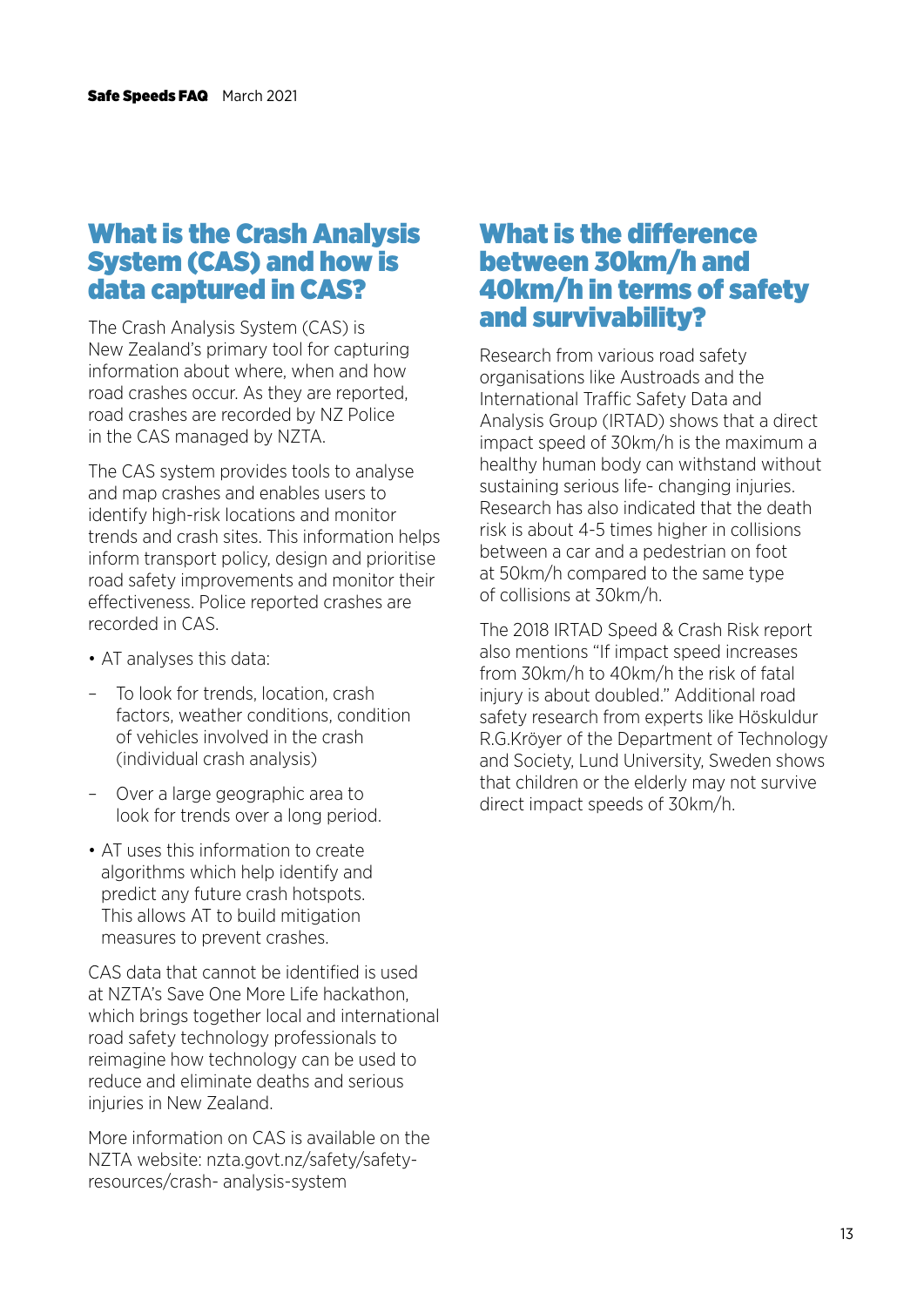## Who is a vulnerable road user?

A vulnerable road user is anyone not in a vehicle. People walking, those in wheelchairs, motorcycles, mopeds and light mopeds and people cycling, are referred to as vulnerable road users because of their 'unprotected' state.

There is a 10% chance of death for a person walking who is directly hit by a typical two tonne vehicle travelling at 30km/h and a 15% chance of serious injury.

If the travel speed of the vehicle is increased by 10km/h to 40km/h, a person walking who is directly hit would typically have a 32% chance of death and a 26% chance of serious injury.

Refer to 'Death and injury percentages' infographic below.

# What is the average driver reaction time?

Driver reaction times vary greatly from situation to situation, and from person to person (between about 0.7 to 3 seconds or more). Some accident reconstruction specialists use 1.5 seconds as the average.

In some controlled studies, the average driver's reaction brake time was 2.3 seconds. In a busy urban situation, there may be several things happening for a driver to look at and assess (not counting distractions).

It takes about 0.5 seconds to change your direction of sight. While these may seem like relatively short amounts of time, they have exponential effects on your reaction and actual braking time.



Survivability rates vary significantly based on a number of factors and scenarios. AT takes a preventative approach with respect to the survivability of our most vulnerable road users. Data taken from Research Report AP-R560-18 published in March 2018 by Austroads - the Association of Australian and New Zealand Road Transport and Traffic Authorities.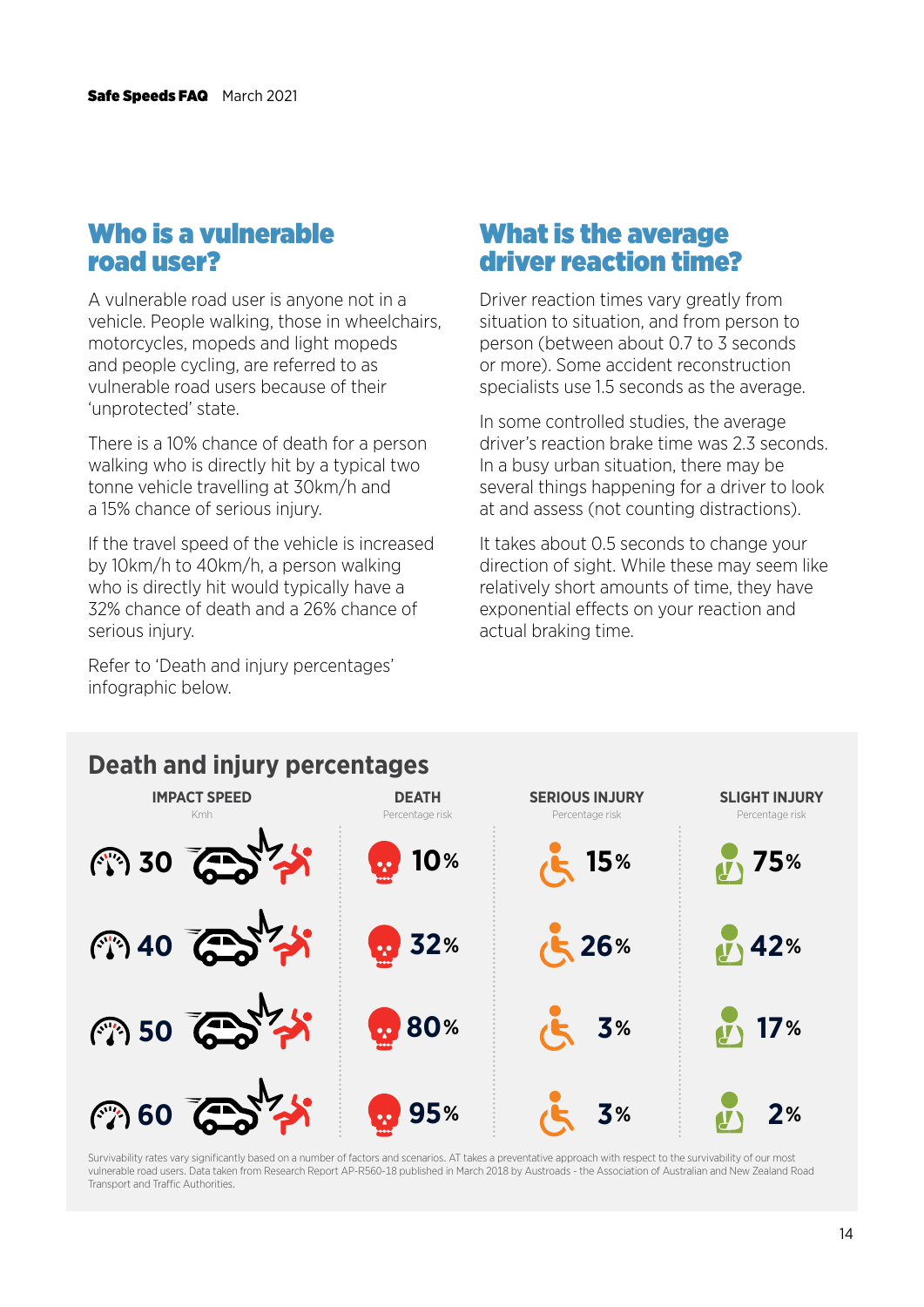## What is braking or stopping distance and what role does it play?

Braking distance refers to the distance a vehicle travels from the point when its brakes are fully applied, to when it comes to a complete stop. If the conditions are wet or damp, there will be less grip and the stopping distance will increase. If the tyres are under or over-inflated this will also affect the stopping distance, as will the quality of the brake pads and the brake balance.

An important component of the overall stopping distance is the driver's reaction time.

While a professional race driver who expects to have to brake might react in half a second or less, drivers in real life are not as quick. Reaction time followed by actual braking time can be different for different types of drivers, vehicles and driving conditions.

### What are the factors that determine vehicle stopping distances?

There are a number of factors that determine vehicle stopping distances. Some of the key ones are:

- *• Tyres:* Car tyres are the only part of a vehicle that touch the road, so they're a big part of determining how quickly a vehicle can stop. Bald tyres will not perform as well as new ones that have a much deeper tread.
- *• Weight of vehicle:* If you have four rugby players in your car, that's a fair amount of weight and it's going to take a lot to stop. as opposed to driving on your own.
- *• The same is true if you are towing a trailer or caravan* – the extra weight means it will take you longer to slow down. In these cases you need to watch your speed, maintain a longer stopping distance and start braking earlier than normal to compensate for the extra time it will take to stop.
- *• Weather and conditions of the road you're travelling on:* Weather can greatly influence stopping distance, most noticeably in ice, snow or rain. These elements get between your vehicle's tyres and the road, reducing traction. Chains are essential for ice and snow, but make sure you know how to fit and use them properly. Always be aware of the conditions and adapt your driving to suit them.
- *• Speed:* The ultimate determining factor when it comes to stopping distance is your speed. Not driving to conditions or going just a little over the speed limit can make a big difference in how your car responds, especially during an emergency.

In an emergency, the quicker you react, the better the outcome is likely to be. Anything that stops you from reacting quickly will increase the time it takes for your vehicle to come to a stop. Being distracted by a mobile phone will delay your reaction times. And it goes without saying that drugs and alcohol definitely don't mix with driving. Tiredness can also have a very negative impact on your driving in general, and specifically your reaction speed. So if you're feeling drowsy, make sure you pull over and get some rest.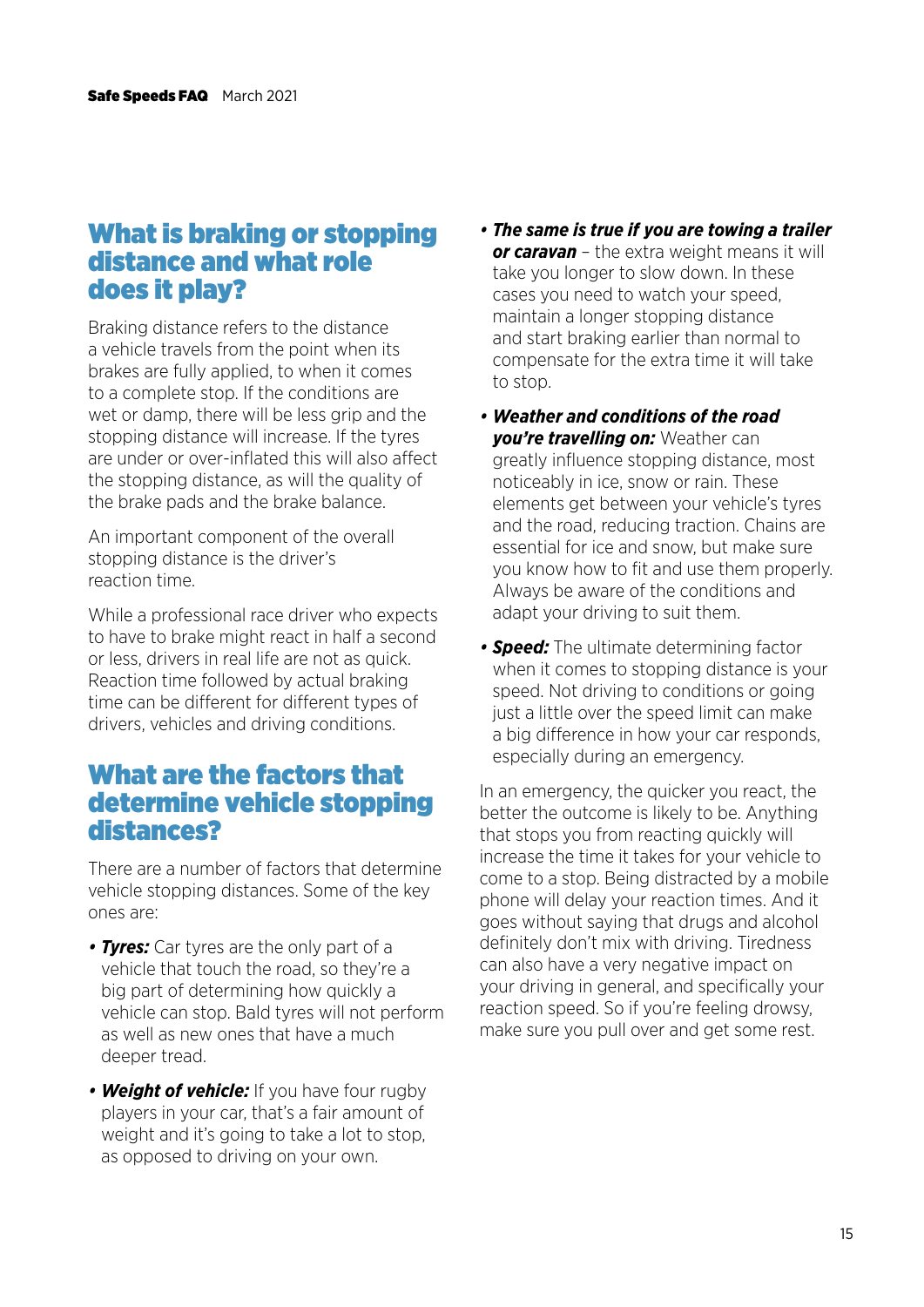## How long does it take your vehicle to stop?

The 'vehicle stopping distances' infographic (as seen below) gives you a rough idea of how our ability to react quickly contributes to stopping your car in an emergency. Information in the infographic assumes average driver attention, good weather conditions, with an average two-tonne car having no issues with its brakes or tyres.

Travelling at 30km/h, taking into account the time it takes for an average driver to react in an emergency situation, the car will have travelled 25 metres and then another seven metres for it to come to a complete stop. Total stopping distances get longer at higher speeds. Travelling at 50km/h, the total stopping distance is approximately 63 metres (the time it takes for an average driver to react in an emergency situation, the car will have travelled 42 metres, and then another metres for the car to come to a complete stop).

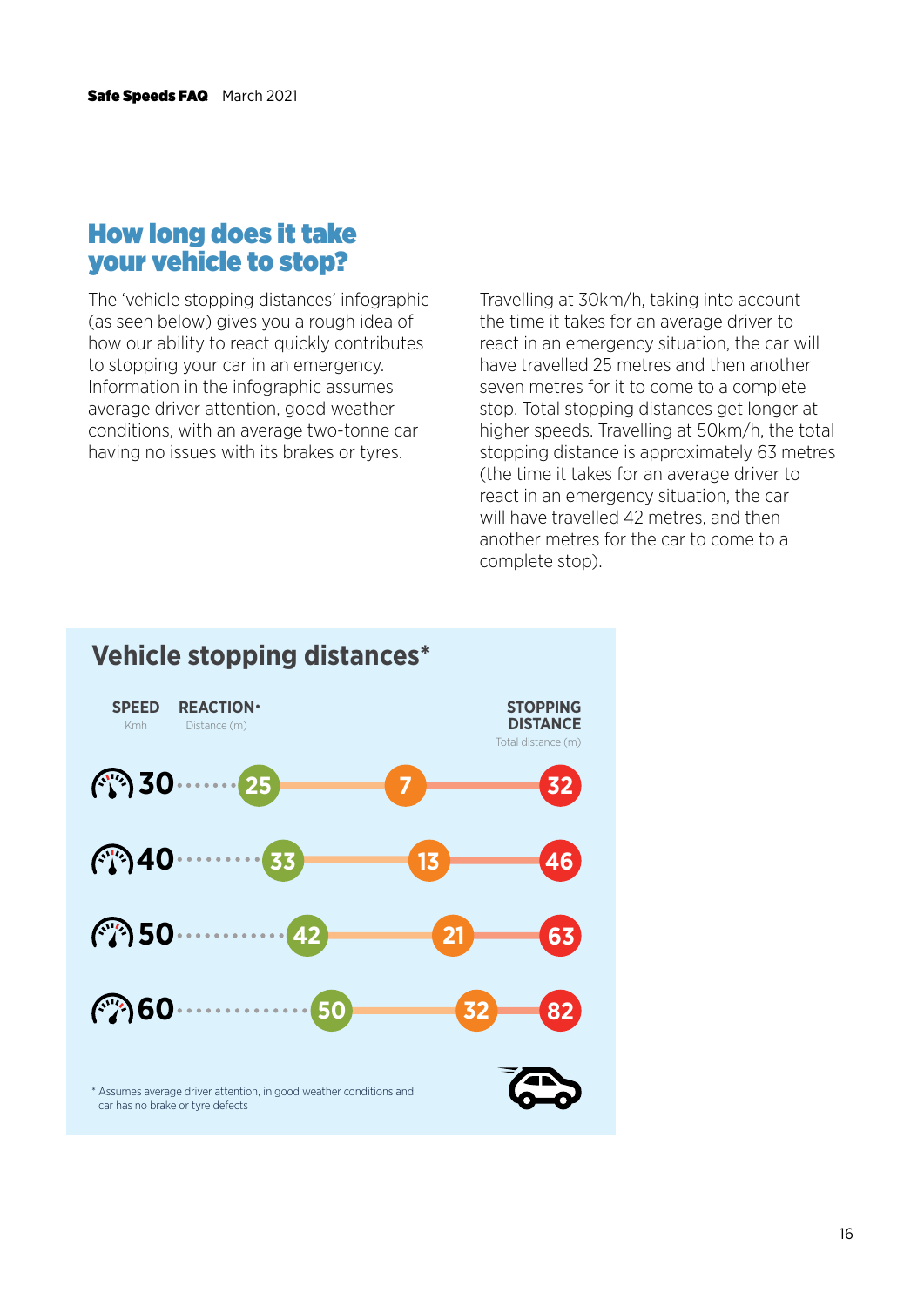## What are the outcomes of the impact of lower speeds from other places?



**6.2%**<br>for each 1 m/h reduction mean vehicle speed 



**36%**

death

crash rates down **39.8%**

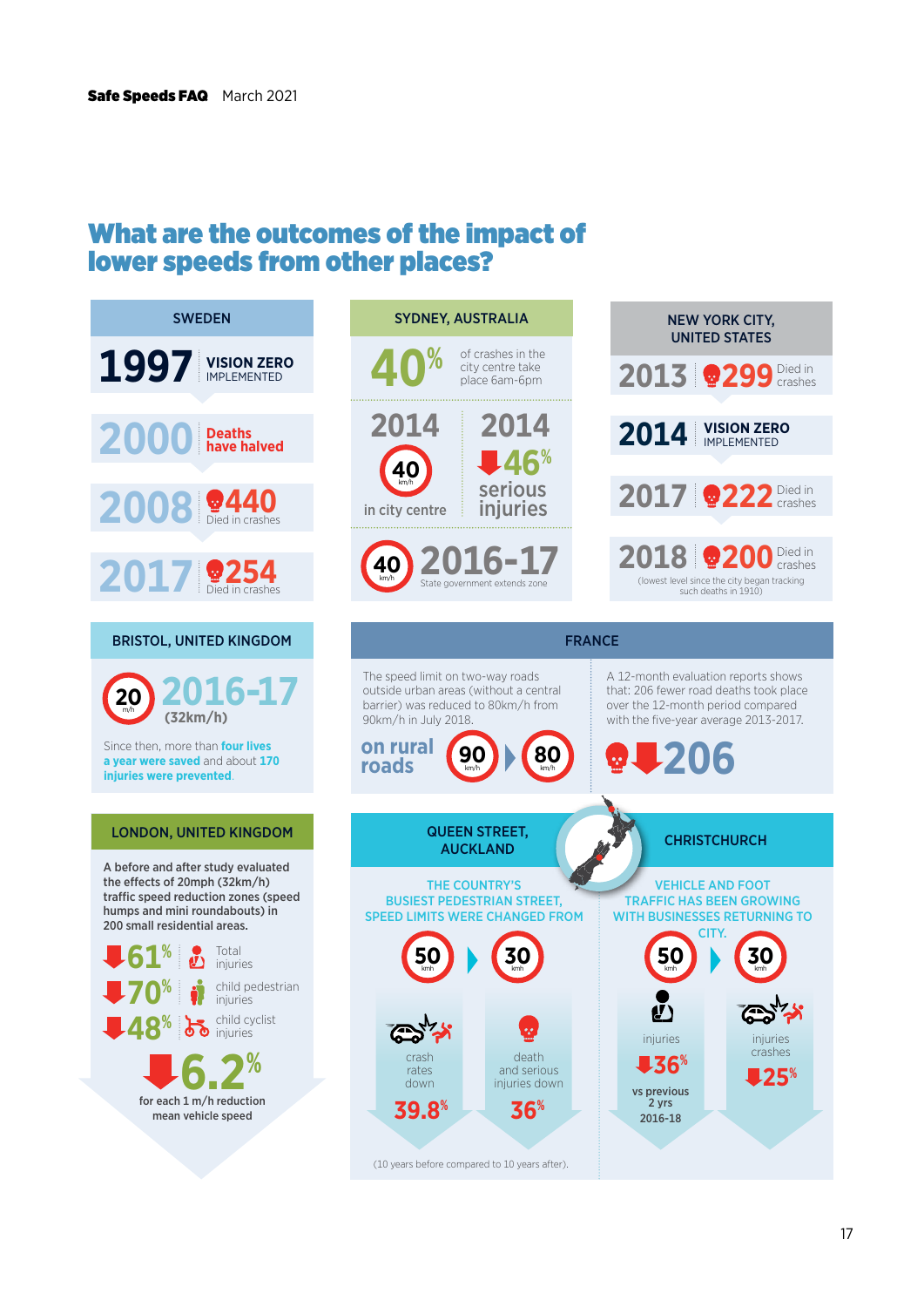## What is the difference between speed related deaths and road deaths?

Road deaths refer to deaths on the road network regardless of what factors contributed to the fatal crash.

Speed contributes to all road deaths and injuries. It does this by adding to the level of injury and trauma in the crash, and by contributing to the likelihood of a crash occurring in the first place. Speed will determine whether you are able to stop quickly enough in an emergency, or whether you lose control of a vehicle.

Hence, speed determines both the likelihood of a crash occurring and the severity of the outcome. Regardless of what causes a crash, whether someone walks away will depend on the speed vehicles are travelling.



## Does AT have a record of deaths and serious injuries in Auckland for the last two years related to speed?

In 2017, 64 people were killed on Auckland roads and 44% (28) were speed related deaths. In 2018, 54 people died and 595 were seriously injured on Auckland's roads. Refer to the 'Breakdown of the 28 speed related fatalities in 2017 and 2018' infographic below.

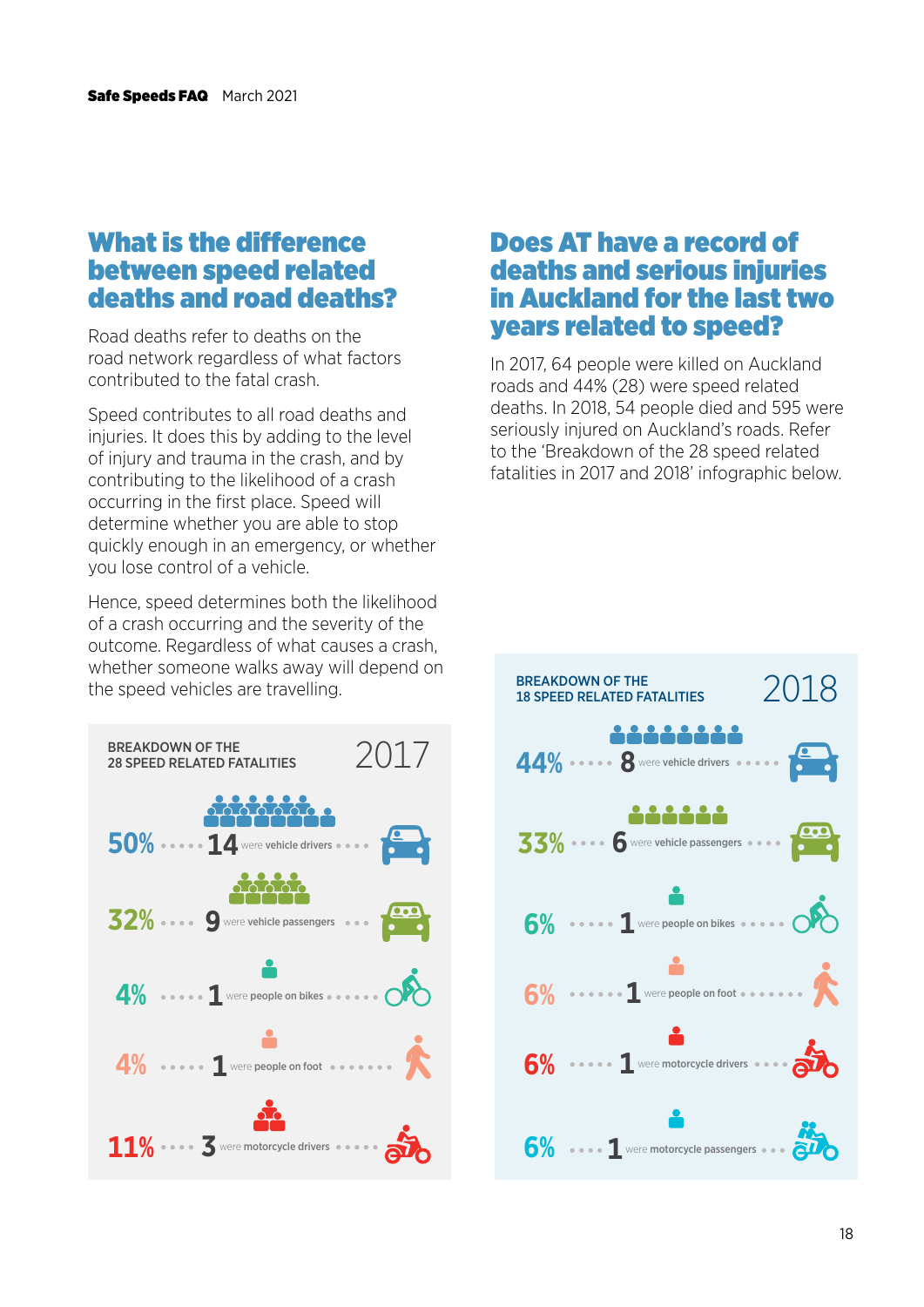# What is the extent of the Safe Speeds programme?

A three-year programme to reduce deaths and serious injuries by 60% in a 10-year period has begun.

### How have these roads been prioritised?

Roads have been prioritised based on a number of factors including:

- SYDNEY, AUSTRALIA 40% of crashes in the city centre take place 6am-6pm 2014
- 2014 40 46% km/h serious in city centre injuries 4km0/h 2016-17 State government extends zone Safety concerns raised by local residents Vehicles exceeding speed limits

Local crash data and Locations of schools, local predictive analysis to shops, community facilities identify high crash areas and parks, where people due to land use change etc

walk and cycle frequently

## Is AT considering a 30km/h speed limit in Auckland city centre and other town centres?

Yes. After considering close to 12,000 public submissions and reviewing technical reports, Auckland Transport's Board approved a bylaw on 22 October 2019. From June 2020, most of Auckland's city centre will have a speed limit of 30km/h (the current 10km/h combined pedestrian and vehicle zones will remain), however, the decision has been made to reduce Hobson, Fanshawe and Nelson streets to 40km/h instead of 30km/h. In addition, AT will implement engineering treatments on these arterials to protect vulnerable road users like people walking and cycling.

While the city centre accounts for 2.2% of Auckland's death and serious injuries, it has a significant number of people walking and cycling. 84% of all crashes involve vulnerable road users.

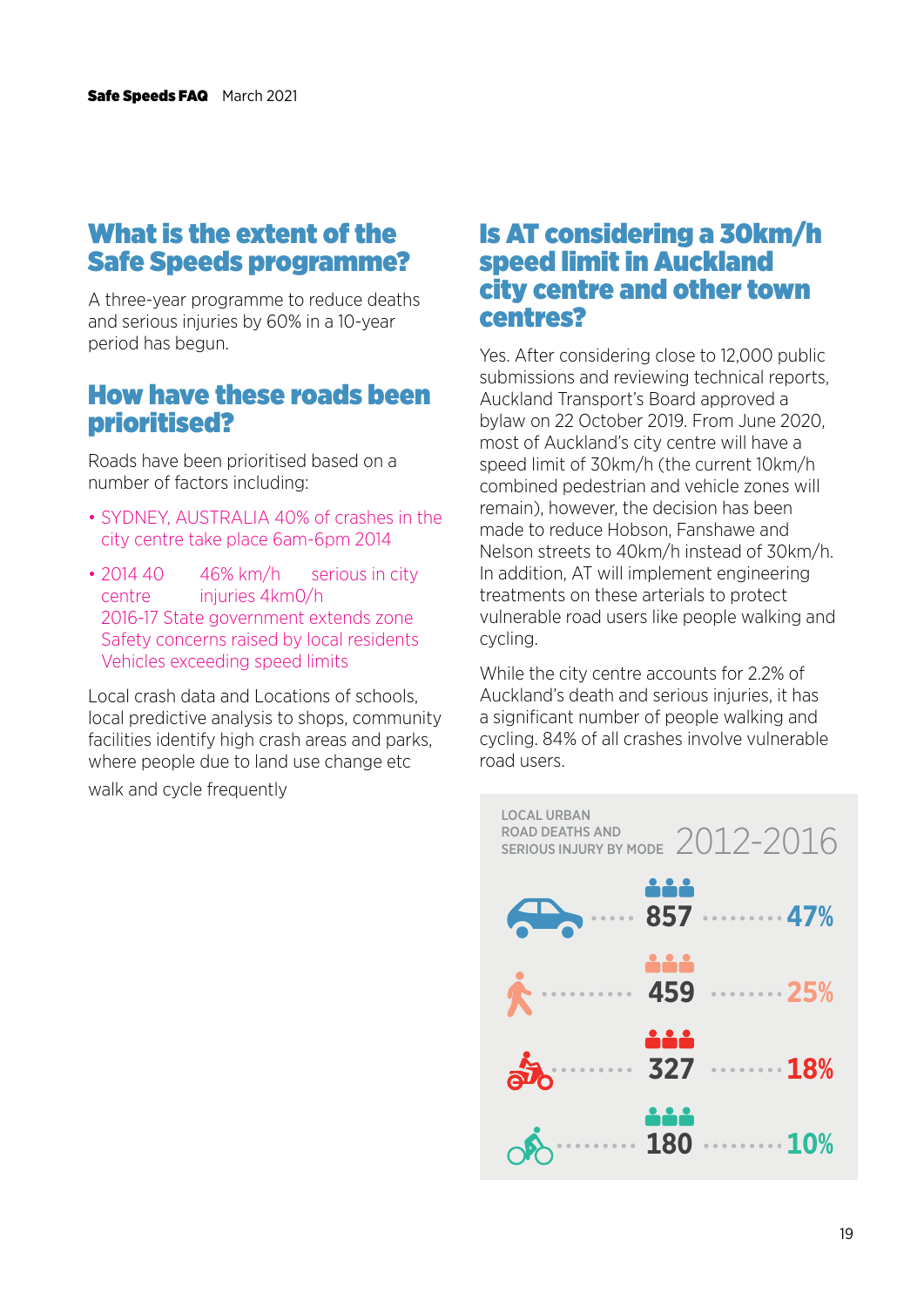In other words, while Auckland city centre accounts for 0.6% of the total network, in 2017 it accounted for 4% of the total deaths and injuries (serious and minor).

People walking make up one quarter of the deaths and serious injuries on urban roads (excluding motorways), and people cycling or on motorbikes make up more than another quarter. Together, walking, cycling and motorcycling accounts for more than half the deaths and serious injuries on our urban streets.

If a person walking is hit by a vehicle travelling at 30km, the chance of dying is 10%. At 50km, the chance of dying is 80%. If the travel speed of the vehicle is 40km/h, a person walking when directly hit would typically have a 30% chance of death and a 70% chance of serious injury.

Additionally, given the city centre is approximately a four km square area, 2.2% is a significant amount for an area of this size.

The existing average speeds along main roads are generally below 30km/h and journey times are unlikely to be impacted, however there are points within the city centre that have higher speeds.

These are not appropriate when we have a high number of people walking and cycling. We are working closely with our partners including Auckland Council, NZ Police, NZTA and other organisations, on our road safety and Safe Speeds programmes to deliver road safety improvements across the region.

AT is also investigating 30km/h zones in other town centres in Auckland, which have a significant number of people walking and cycling. Refer to the 'Local urban road deaths and serious injury by mode' infographic below.

## What is the potential impact on journey times if the speed limit is lowered?

Given that people travel at a variety of speeds, the 'Potential impact on journey times if speed limit is lowered' infographic gives an indication of the additional time added to a journey per kilometre. Many of our roads operate at a range of speeds from 30 – 80km/h and it is complicated to calculate an average journey time increase for the road as journey speeds are typically more significantly influenced by the road environment, prevailing traffic patterns and route intersection traffic controls. Consequently, the increase in average journey time tends to be minimal if affected at all.

Within the city centre, all average journey speeds are well below 30km/h during both the peak periods and during the day (interpeak). Speeds may well exceed 30km/h between signalised intersections, however the effect of closely spaced signalised intersections and the need to accommodate general traffic movements, buses and people walking, cycling and e-scootering results in average journey speeds well below the posted speed limit.

There are currently only two sections that have an average travel speed above 20km/h, but still below 30km/h within the city centre. These are on Bowen Avenue and Queen Street (between Karangahape Rd and Mayoral Drive), both being relatively simple streets with one or no intersections along their length.

In a nutshell, reducing the speed limit within the city centre will have little impact on general travel speeds and therefore travel times, as the posted speed limits are not the main contributory factor to travel speeds and times. The desired effect of reduced posted speed limits will therefore be to reduce speeding up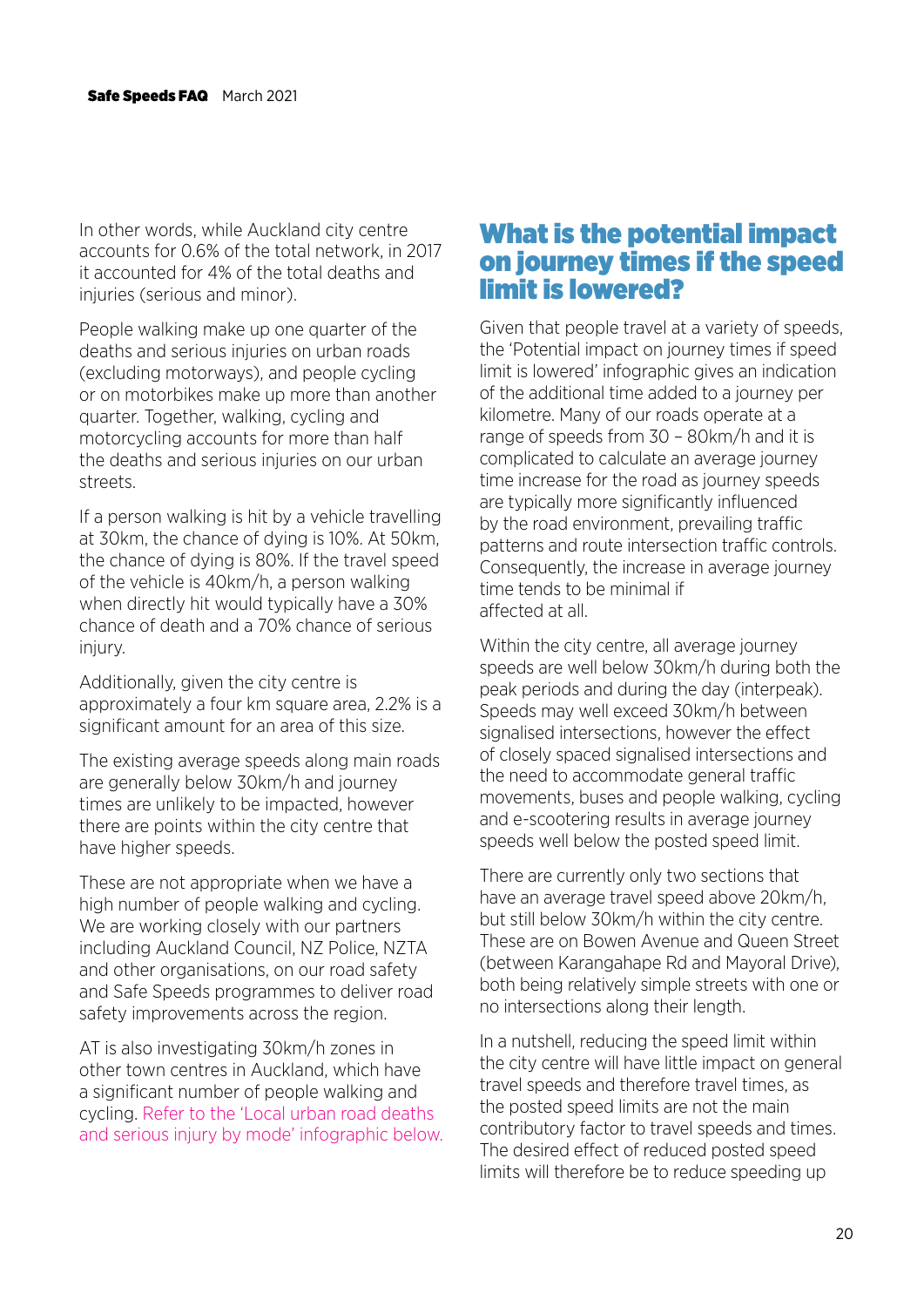between signals and intersections. Additional effects include improved safety for people who walk, e-scooter and cycle, reduced crash impact severity and a more calmed street environment. Refer to the 'Potential impact on journey times if speed limit is lowered' infographic below

## Why are there different speed limits proposed for roads that once had similar speed limits?

Historically speed limits were set based mainly on the land use. Urban areas defaulted to 50km/h, rural areas defaulted to 100km/h, and there was some scope to apply 80km/h and 70km/h to urban fringe areas.

Central Government have updated the legislation for setting of speed limits and under the new safe speeds approach, while 50km/h and 100km/h are still the default values, there are options to set speed limits based on the nature of the road rather than just surrounding land use.

In the case of rural roads this allows the adoption of speed limits of 80km/h or 60km/h where the roads are not designed to operate safely at 100km/h. In extreme cases such as narrow, winding, unsealed roads, 40km/h may also be considered as a rural speed limit.

The roll out of lower speed limits will occur gradually across the network. Key criteria for selecting which roads to treat first include:

- Routes with high crash rates (where speed reduction could be expected to give the best crash reductions)
- Routes where the road conditions/ geometry already encourage most drivers

to drive at a lower speed, and aligning the limit with lower speeds will help to make speed limits more credible

• In simple terms, the focus of AT's Safe Speeds programme is to introduce safe and appropriate speeds across the network with an initial focus on the highest risk roads. Safe and appropriate speeds are directly related to survivable speeds i.e the likelihood of people being killed with specific crash types relating to the type of road – for example on a rural road with higher speeds the type of crashes are likely to be run off road or head on crash, (safe and appropriate <=80km/h) whereas urban centres are more likely to involve people walking, cycling or e-scootering (safe and appropriate = 30km/h).

### How will slower speeds impact emergency services?

When required, police and fire emergency vehicles will travel over speed humps as they do so now, at speed. Ambulances may have to slow down when transporting patients, as they do so now.

## Can large vehicles like ambulances, fire engines and rescue vehicles go through speed calming measures like humps?

Yes, they already are going over speed calming measures like humps. Humps and tables are designed to accommodate the movement of large vehicles. In contrast, chicanes are not as effective as speed humps or tables.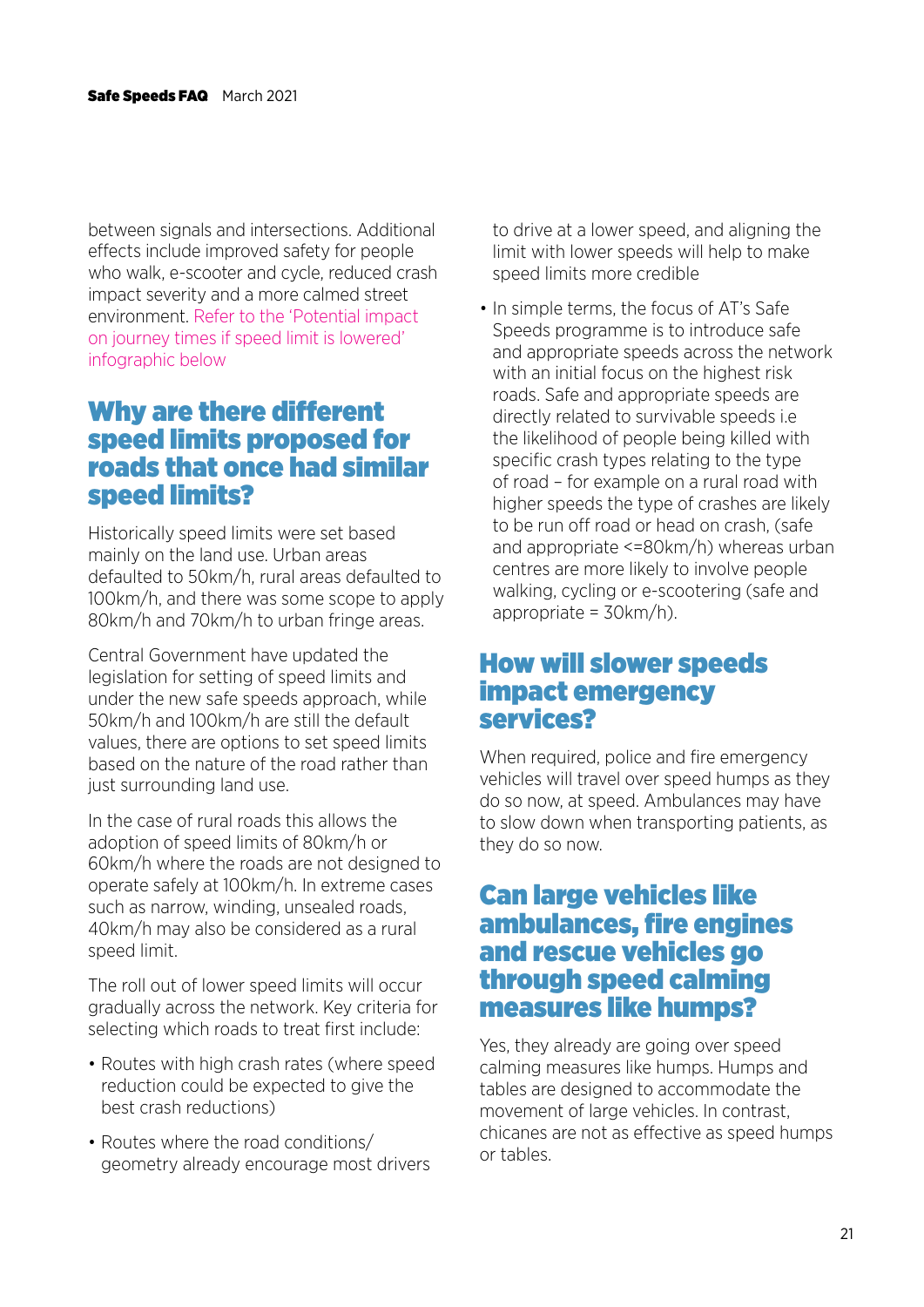## How has AT ensured the safety of bus passengers (especially those standing) as buses go over speed tables and humps?

AT has conducted many tests with our Metro and bus services teams to develop the most effective speed tables that do not cause significant discomfort to passengers.

### Why are you penalising the "good drivers"?

Vision Zero isn't about penalising anyone. Most of us are confident and good drivers, who observe road rules. However, we're also human and we make mistakes or get distracted. These mistakes or distractions shouldn't automatically lead to devastating consequences.

## What does Vision Zero look like to the everyday motorist? Do I have to leave for work earlier?

- Vision Zero is already in action and no it doesn't mean you will have to leave earlier for work or have longer travel times
- Vision Zero means as partners we'll work together to each play our role. Here are examples of Vision Zero in action To make higher speed rural roads safer, we'll introduce median and side barriers. These prevent cars from running into oncoming traffic and losing control. Flexible barriers absorb much of the force in a collision, reducing the impact to the human body and allowing the vehicle to come to a gradual standstill. In other parts of New

Zealand, median barriers have reduced head-on collisions by 92% and deaths and serious injuries by 67% (Draft Standard Safety Intervention Toolkit, NZTA, February 2019). We're currently building flexible median and side barriers as part of the Dome Valley safety improvements

- Our urban transport system will be built and operated for people. You will be able to easily access public transport that's convenient and frequent and already the safest mode of urban travel. Since January 2018 we have installed 19 automatic pedestrian crossing gates at rail level crossings
- We've also trialled real time driver fatigue and distraction detection on our buses that monitor driver wellness and can alert drivers and the depot To make ferry boarding safer, since 2017 we've made it easier for passengers to wait on the stationary part of ferry wharves and put slip resistant marine flooring on gangways and pontoons
- You'll be able to enjoy more spaces designed for walking and cycling. Parents can feel more confident about their children walking or cycling to school. Research in 2015 demonstrated a 37% reduction in school aged walking/cycling deaths and serious injuries for 20 schools with electronic school speed zones and Travelwise programmes, compared to 20 control schools (Road Safety Promotions Evaluation Report, Auckland Transport (2015-16)
- Around the region, raised pedestrian crossings will protect you as you cross the road, like the one now on Sandringham Road near Ethel Street. When riding your bike, you'll enjoy protected cycle lanes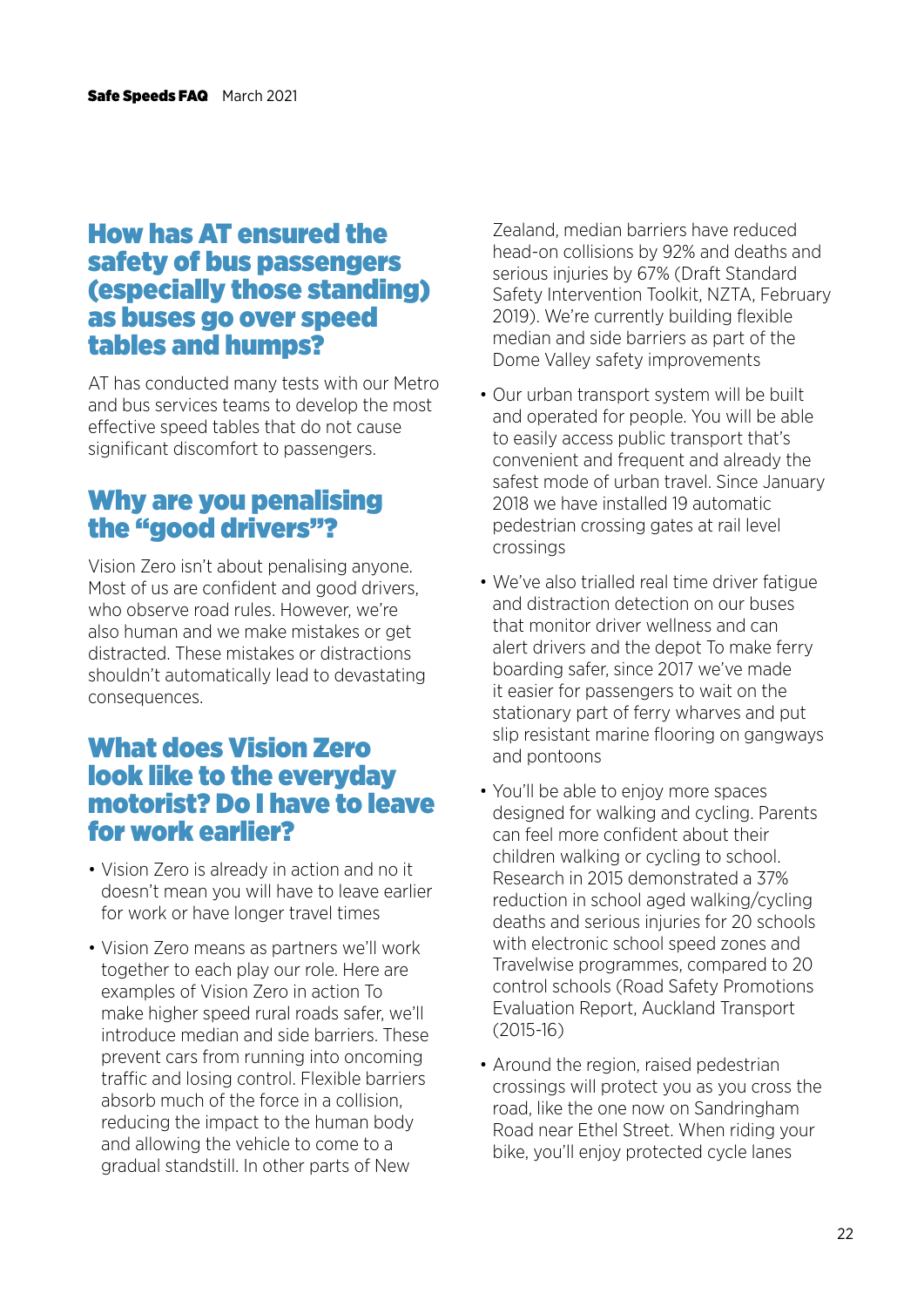that have curbs or physical barriers, like the one along Quay Street. We'll conduct motorcycle safety trials such as electronic warning signs for turning

- Speed management is central to achieving Vision Zero. This means infrastructure and speed limits need to reflect the true risk of the road.
- We'll work closely with Police on enforcement and use more automated technology to help reduce the risks for everyone. 30km/h speed limits have been successful in our city centre. In Wynyard Quarter, between 2012-2017, there was an average of one death or serious injury a year – this has been zero since the 30km/h speed zone was introduced. On Queen Street, there's been a 36% reduction in deaths and serious injuries since 30km/h speeds were adopted in 2008 (Road Safety and Safe Speed Programme, Auckland Transport 2018-19) We'll continue to grow and share best practice knowledge about staying safe for everyone using our network; whether it's by motor vehicle, bike or public transport. We'll run education programmes to emphasise safe behaviour like wearing seatbelts, complying with give way rules, driving sober and alert, and reducing distractions. Where safe behaviours need enforcing to save lives across the wider system, we'll work together on safety campaigns. As an example, working with Police on red light running campaigns, including safety cameras, has helped with the significant drop in injuries from this type of crash from 2017 to 2018. We will make more use of safety management tools to identify where we have the highest risk, like the Urban Kiwi Road Assessment Programme (Urban KiwiRAP) mapping tool for safety at a planning level, and the Safe System

Assessment Framework for selecting the right engineering treatments. We will also work to influence safety legislation and policy as appropriate

- Many urban arterials are indicated as high risk for a range of vehicle and active mode users, so there will be a range of new approaches in these locations.
- Many rural roads are high risk and have a different range of solutions. Not all communities are equal, so extra effort will be made to provide high-risk communities and age groups with safe transport.

### These engineers don't know my area.

Yes, that is correct. We don't know every detail of Auckland's transport system because:

- Auckland has 7,300 kilometres of legal road, of which approximately 868km (12%) is unsealed. 678km (78%) of the unsealed road network is in Rodney and the remaining 190km is located mainly in Franklin, Hauraki Gulf Islands, and Waitakere
- So, we will work with the community at a local level to gather intel, share information and collaborate with the locals to ensure that local concerns are addressed
- We intend to work in a collaborative way with engineers, planners, technicians, partnering with Police and politicians to provide a safe transport system for locals and for those who travel through local roads.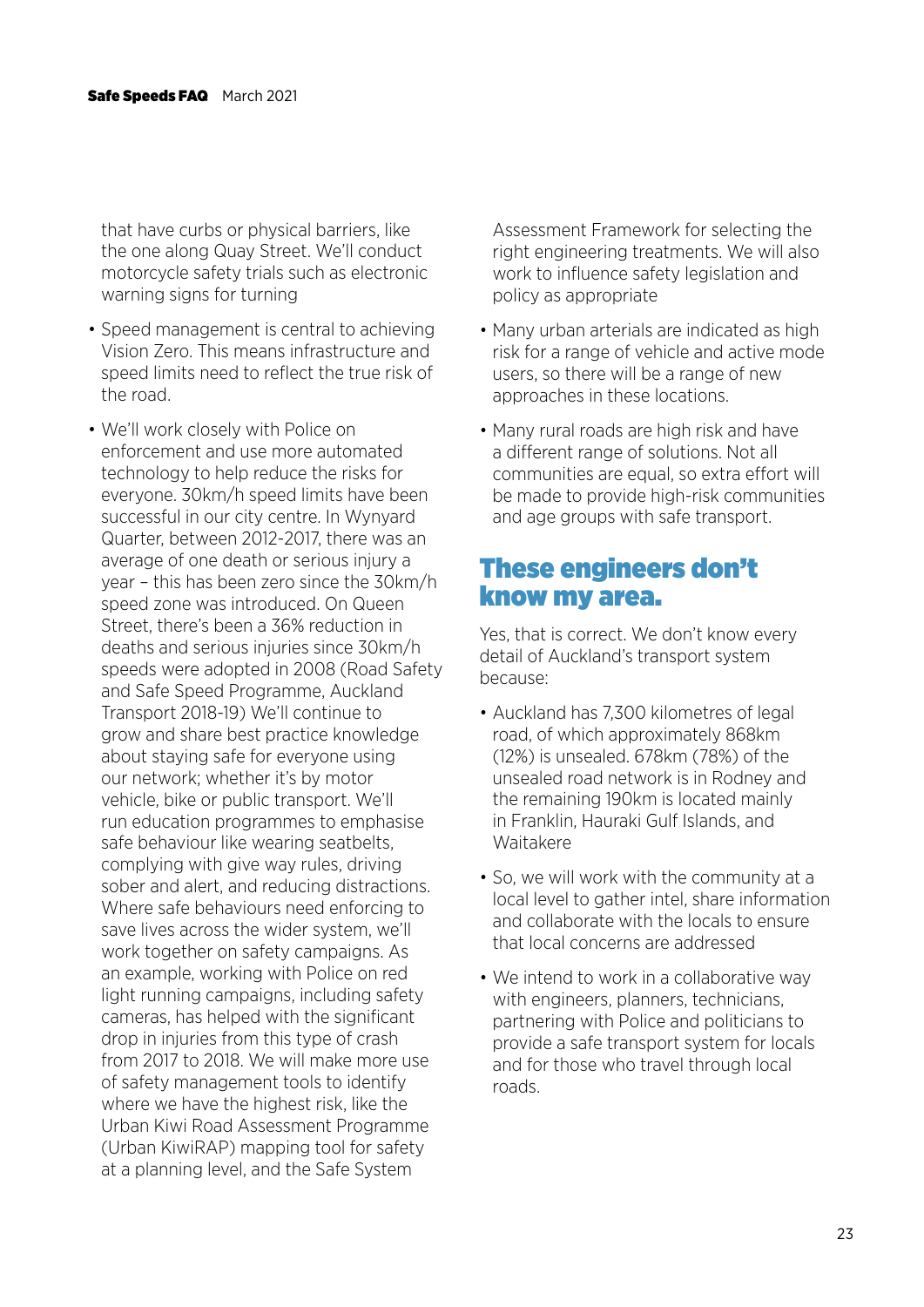## Vision Zero works in Europe. It won't work here. Why not just fix the roads?

- Vision Zero works in New Zealand, just as it works in Europe or anywhere in the world
- In Christchurch, the 30km/h speed zone in the city centre has seen a dramatic fall in deaths and serious injuries between 2016-18
- In Auckland:
	- The 30km/h speed zone along sections of Queen Street has seen crash rates down 39.8% and death and serious injuries down 36% (10 years before compared to 10 years after)
	- In 2017 a 30km/h zone was introduced in Wynyard Quarter and crashes have reduced by 25% with no reported deaths or serious injuries
- We will be fixing and upgrading the quality of our roads
- However, with large infrastructure projects, there is a long-lead time and more people could die or be seriously injured.
- Upgrading roads to European standards is expensive:
	- We are a small country in the South Pacific with a limited tax-base
	- Many people consider German roads as the gold-standard
	- However, Germany is the third largest economy in the world and also has European Union funds that it can use for its roading infrastructure With our limited resources, we will be targeting high-risk projects to get the maximum benefit of reducing DSIs as quickly as possible and getting them down to zero by 2050.

## Why should we care about people who don't drive well?

- Data from New Zealand and overseas shows that rash driving or extreme behaviour is not the primary cause of crashes on our roads.
- We're human and we make mistakes Data shows that most crashes were caused by mistakes everyone of us could potentially make every day.
- So, this isn't about not caring about people who don't drive well; it's making sure that one of the characteristics that makes us human; our ability to make mistakes or sometimes make poor choices on the road, shouldn't lead to devastating consequences It is about protecting our most vulnerable, our children and seniors, so that none of us must mourn the death of a friend or a family member or have to live with lifechanging consequences because we made a mistake.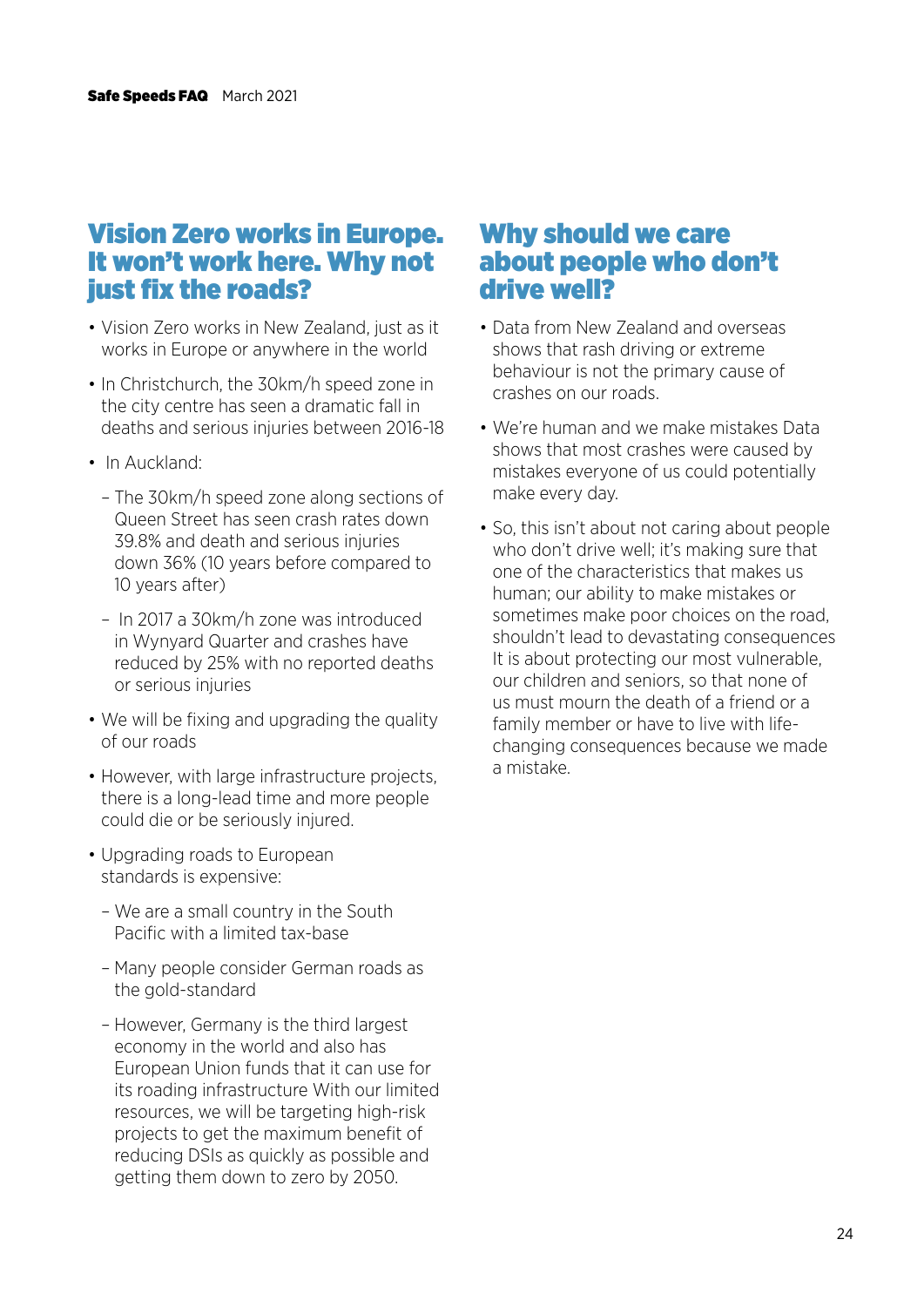## What is an "appropriate" speed limit? How does it differ from Vision Zero speed limits?

An appropriate speed limit refers to travel speeds that are appropriate for the road function, its design and use

- It recognises that speed is one element among many in the network
- It assumes that while the safety is of high concern for the public, they also expect journeys to take a reasonable time and actual travel speeds need to reflect both expectations without sacrificing one for the other
- It further assumes that speed and journey time efficiency are more important on some journeys than others.
- Setting a safe speed limit is one way to reduce deaths and serious injuries
- Vision Zero speeds limits are survivable speed limits Survivable speed limits refers to the maximum amount of force the human body can withstand without dying or being seriously injured
- The death and serious injuries infographic below shows the maximum impact force our bodies can withstand without dying or being seriously injured

## Is there a programme timeline for Vision Zero? What is the DSI reduction target in relation to this timeline?

- We plan to achieve an interim target of no more than 250 DSIs by 2030
	- Our goal is to prevent more than 3,000 DSIs happening over the next 11 years This target is approximately a 65% reduction from a 2016-2018 annual average baseline of 716 DSIs This extends the ATAP target of reducing DSIs by 60% by 2027, from a 2017 baseline
- Our target in the first action plan (2019- 21) is no more than 575 DSIs by 2021 This target is approximately a 20% reduction from the 2016-18 annual average baseline Our goal of zero DSIs by 2050, is line with the Auckland Plan
	- This reflects a conservative judgment, based on similar timeframes considered by the Australian states of Victoria (2050) and adopted by New South Wales (2056)
	- We may be able to achieve faster results and will work with our partners to learn and develop as we go.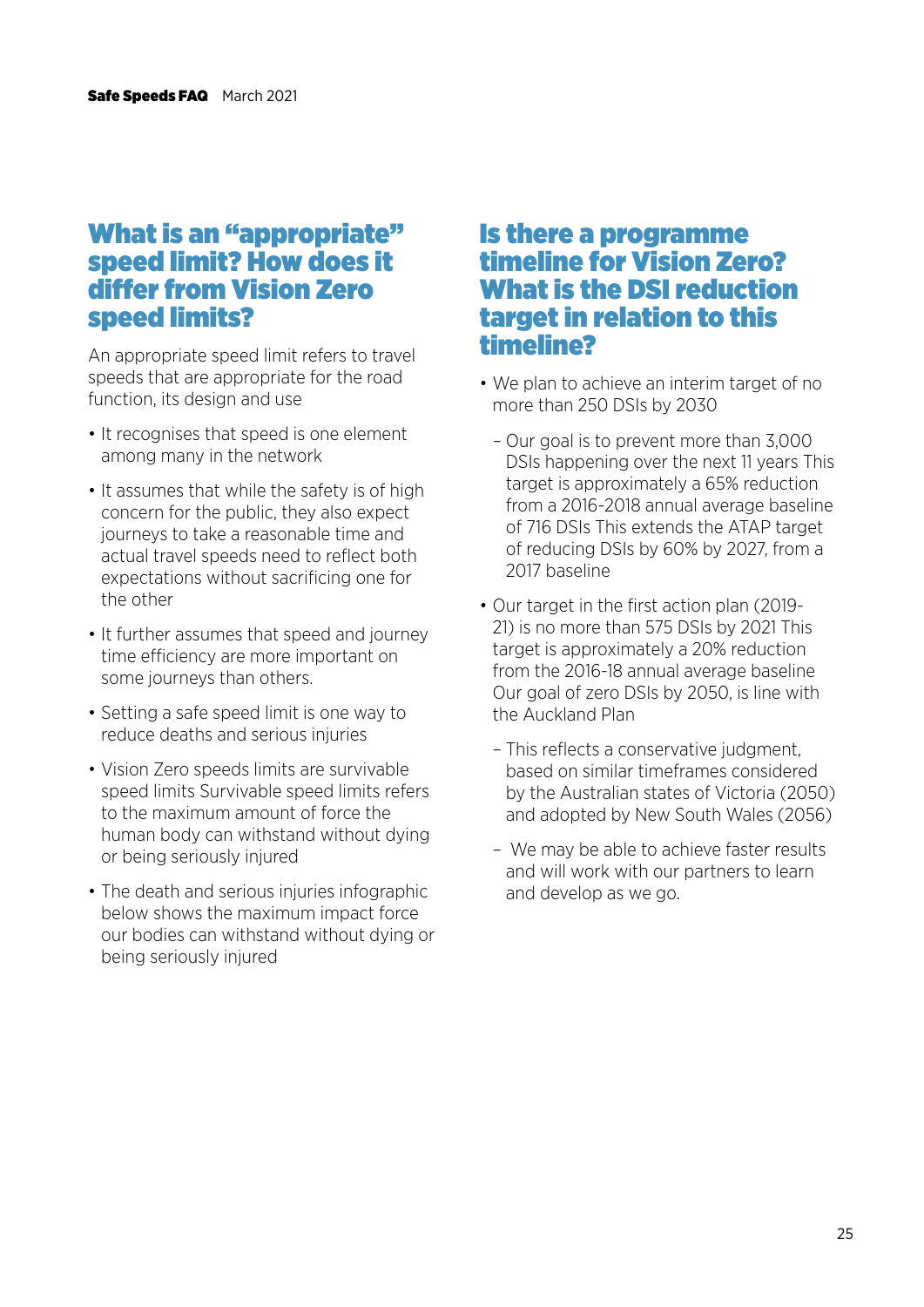## Modern cars are safer and better, so why are speeds being lowered?

While modern cars have better safety equipment, New Zealand's fleet is relatively old. Half the cars on the road lack even basic safety features like stability control or side airbags.

New Zealand roads are often unforgiving and leave no room for error. Even the best technology won't stop another car crashing into you. We all make mistakes. Speed is the one risk that all drivers can minimise.

## Why does AT have more projects in the programme than available funding?

All AT priorities are laid out in the Regional Long Term Plan (RLTP) and, at the beginning of each financial year, this plan is turned into a list of projects, which are matched with the available funding.

Not all projects are able to be delivered as quickly as we would like and this is for many different reasons as outlined below. Those projects that are delayed will be taken as far as possible, through design and consultation for example, to ensure they are ready to go when possible.

We ensure that we have more projects in the pipeline than we have available funding, so we are always delivering a full programme.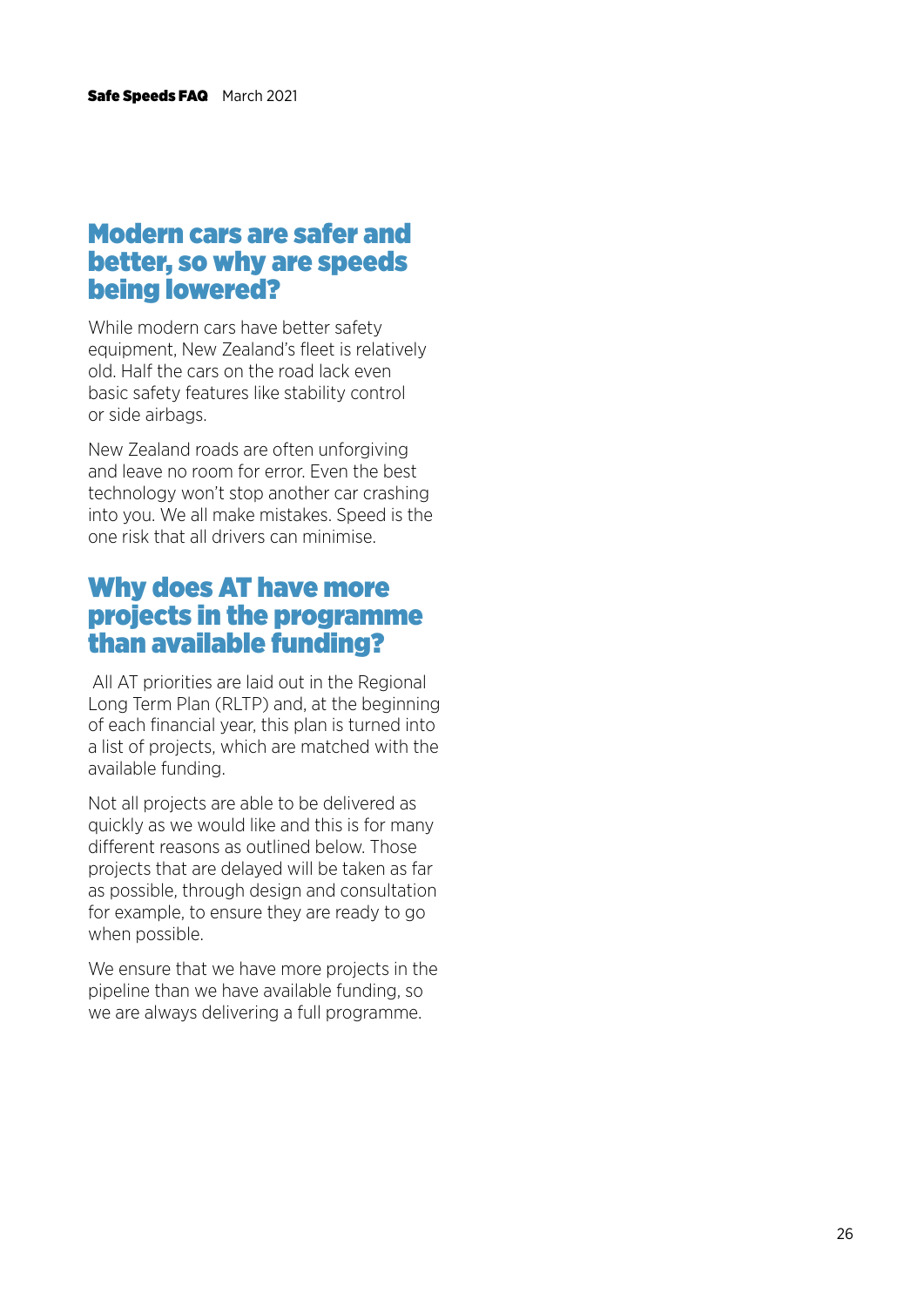## Why do some projects get delayed?

As projects are developed we can uncover new problems that we didn't know existed at the beginning. Sometimes these are technical challenges, like discovering services are in different locations than we expected, or that existing structures are of different qualities than anticipated.Sometimes we can get feedback from elected members, local residents or the wider community about their needs that we have to take into account.

Responding to these situations appropriately can mean that project costs end up being higher than the initial estimates. These higher costs mean that more funding is required and that the project may be put on hold while we work out where that extra funding is going to come from.

To help, we have more projects in the pipeline so that when one project gets delayed, another can be brought forward to ensure we always have a full programme of works.

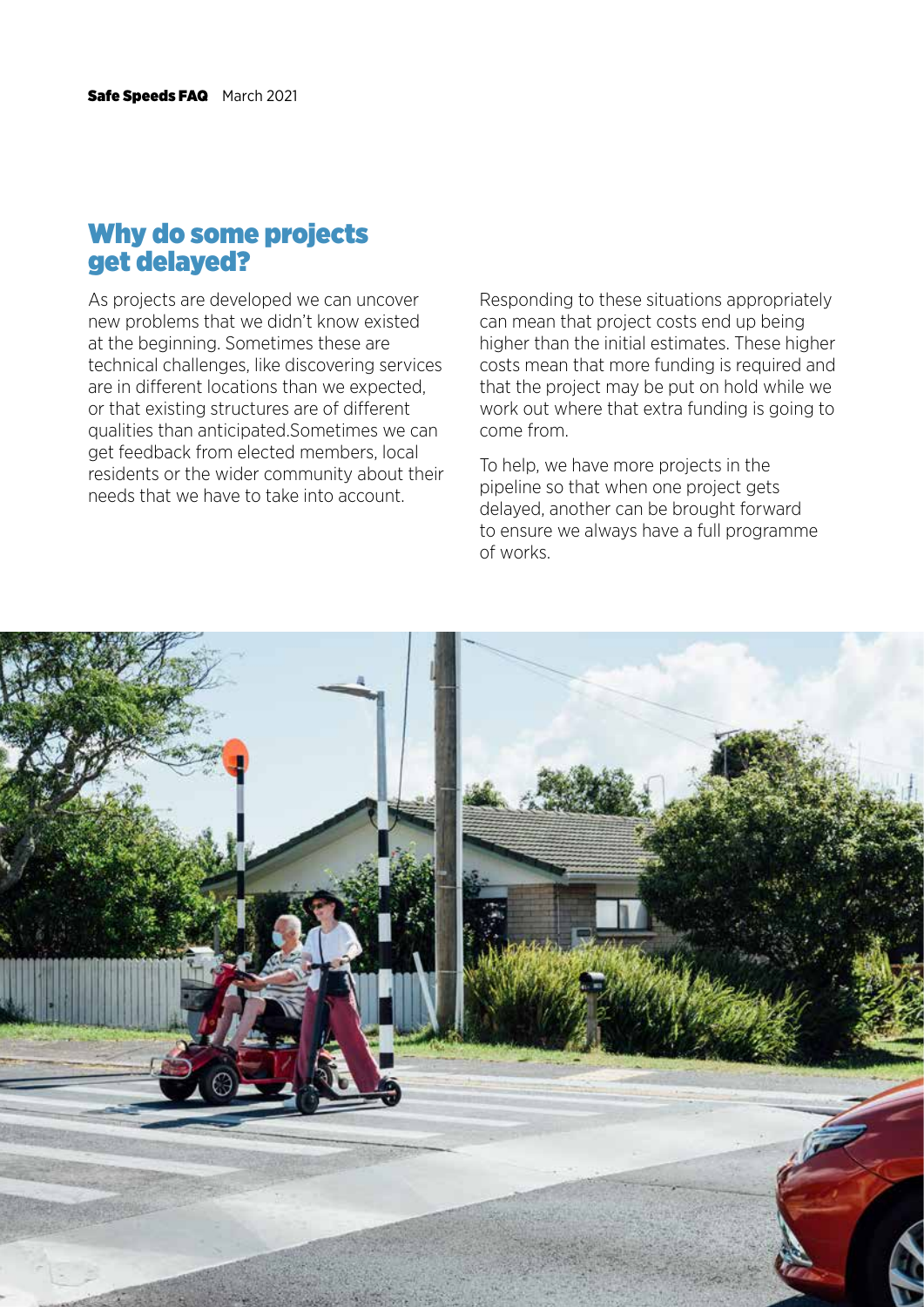| <b>Term</b>                          | <b>Meaning</b>                                                                                                                                                                                                                                                                                                                                                                                                                                                                                                                                                                                                                                                                                                                                                                                                                                                                                                                                                                                                                                                                                                                       |
|--------------------------------------|--------------------------------------------------------------------------------------------------------------------------------------------------------------------------------------------------------------------------------------------------------------------------------------------------------------------------------------------------------------------------------------------------------------------------------------------------------------------------------------------------------------------------------------------------------------------------------------------------------------------------------------------------------------------------------------------------------------------------------------------------------------------------------------------------------------------------------------------------------------------------------------------------------------------------------------------------------------------------------------------------------------------------------------------------------------------------------------------------------------------------------------|
| <b>Engineering up</b>                | Modifying/rebuilding the road to improve or maintain safety.                                                                                                                                                                                                                                                                                                                                                                                                                                                                                                                                                                                                                                                                                                                                                                                                                                                                                                                                                                                                                                                                         |
| <b>Forgiving road</b><br>environment | A road environment that allows drivers space to recover from mistakes and/or bring<br>their vehicle safely to a stop without encountering hazards that would potentially<br>result in death or serious injury. A forgiving road environment also automatically<br>encourages slow speeds where there are more people walking and cycling.                                                                                                                                                                                                                                                                                                                                                                                                                                                                                                                                                                                                                                                                                                                                                                                            |
| <b>Personal risk vs</b>              | • How dangerous a road or intersection is can be described in two ways:                                                                                                                                                                                                                                                                                                                                                                                                                                                                                                                                                                                                                                                                                                                                                                                                                                                                                                                                                                                                                                                              |
| <b>Collective risk</b>               | • Personal Risk or Exposure (likelihood of a person being killed or seriously injured)<br>is the estimated number of deaths or serious injuries per 100 million kilometres<br>travelled.                                                                                                                                                                                                                                                                                                                                                                                                                                                                                                                                                                                                                                                                                                                                                                                                                                                                                                                                             |
|                                      | • Collective Risk or Crash Density is the total number of fatal and serious crashes or<br>the estimated number of deaths or serious injuries over a crash period (usually five<br>years), per kilometre of road.                                                                                                                                                                                                                                                                                                                                                                                                                                                                                                                                                                                                                                                                                                                                                                                                                                                                                                                     |
| <b>Safe speeds</b>                   | Speed limit setting is often the core of safe speeds, but also includes<br>engineering to slow operating speeds or to create a safe environment for higher<br>speeds (see 'engineering up').                                                                                                                                                                                                                                                                                                                                                                                                                                                                                                                                                                                                                                                                                                                                                                                                                                                                                                                                         |
| <b>Self-explaining road</b>          | A self-explaining road is where the road design encourages a driver to<br>instinctively adopt a safe speed e.g. narrow road width, traffic calming etc.                                                                                                                                                                                                                                                                                                                                                                                                                                                                                                                                                                                                                                                                                                                                                                                                                                                                                                                                                                              |
| <b>Survivable speeds</b>             | Survivable speeds refer to the forces that we as human beings can tolerate and still<br>survive when directly hit at speed. Internationally, a 30km/h direct impact speed is<br>recognised as the maximum direct impact speed a healthy adult human body can<br>tolerate without sustaining serious injuries or dying. There is a 10% chance of death<br>for a healthy adult walking who is directly hit by a typical two tonne vehicle when<br>travelling at 30km/h and a 15% chance of serious injury. If the same healthy adult<br>is hit at a direct impact speed of 40km/h, the chance of death rises to 32% with a<br>26% chance of serious injury.                                                                                                                                                                                                                                                                                                                                                                                                                                                                            |
| Vision Zero/Safe<br><b>System</b>    | • Vision Zero states that no loss of life in road crashes is acceptable. It places a greater<br>responsibility on road corridor managers (AT and NZTA) to create a safe system and<br>typically involves low speed environments.                                                                                                                                                                                                                                                                                                                                                                                                                                                                                                                                                                                                                                                                                                                                                                                                                                                                                                     |
|                                      | • Vision Zero, a Swedish ethics-based strategy focuses on a core principle that 'human<br>life and health can never be exchanged for other benefits within society.' Vision<br>Zero recognises that people make mistakes and that us humans are vulnerable<br>creatures. We are not built to withstand high impact forces. In terms of road safety,<br>this puts the spotlight on safe speeds. Vision Zero speed limits must be determined<br>by the fundamental protective qualities of road infrastructure and the vehicles<br>using it. It moves away from the traditional approach of blaming drivers. Vision<br>Zero takes into account that potential crashes must be anticipated, planned for, and<br>accommodated. Vision Zero proposes to set lower speed limits in busy environments<br>such as Auckland city centre and town centres and higher speeds in well- protected,<br>heavy traffic flow environments, like motorways. If safe speeds are systematically<br>addressed, zero harm is an achievable goal for all road users.<br>• The Safe System approach aims for a more 'forgiving' road network, one that takes |
|                                      | human imperfection and vulnerability into account.                                                                                                                                                                                                                                                                                                                                                                                                                                                                                                                                                                                                                                                                                                                                                                                                                                                                                                                                                                                                                                                                                   |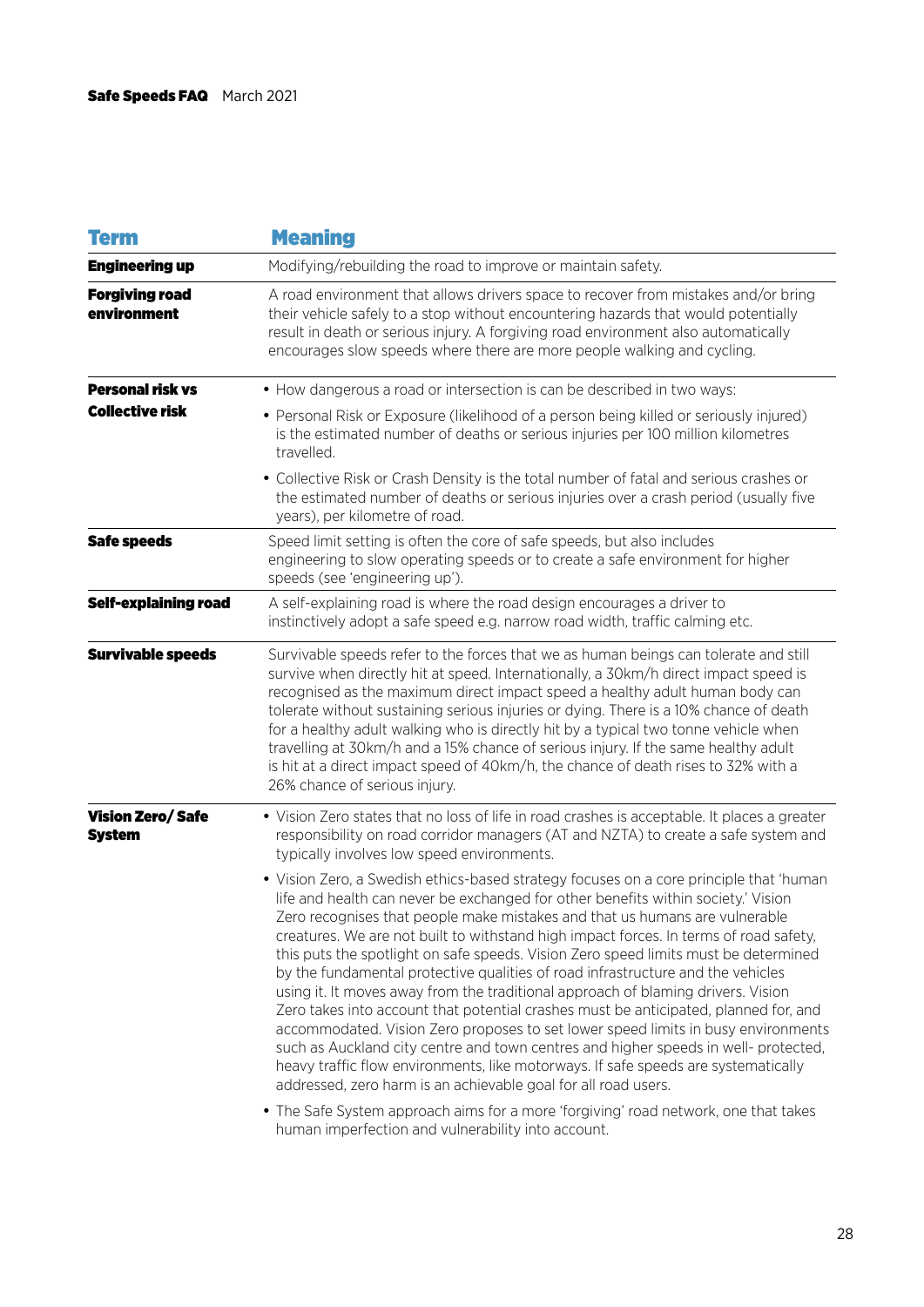